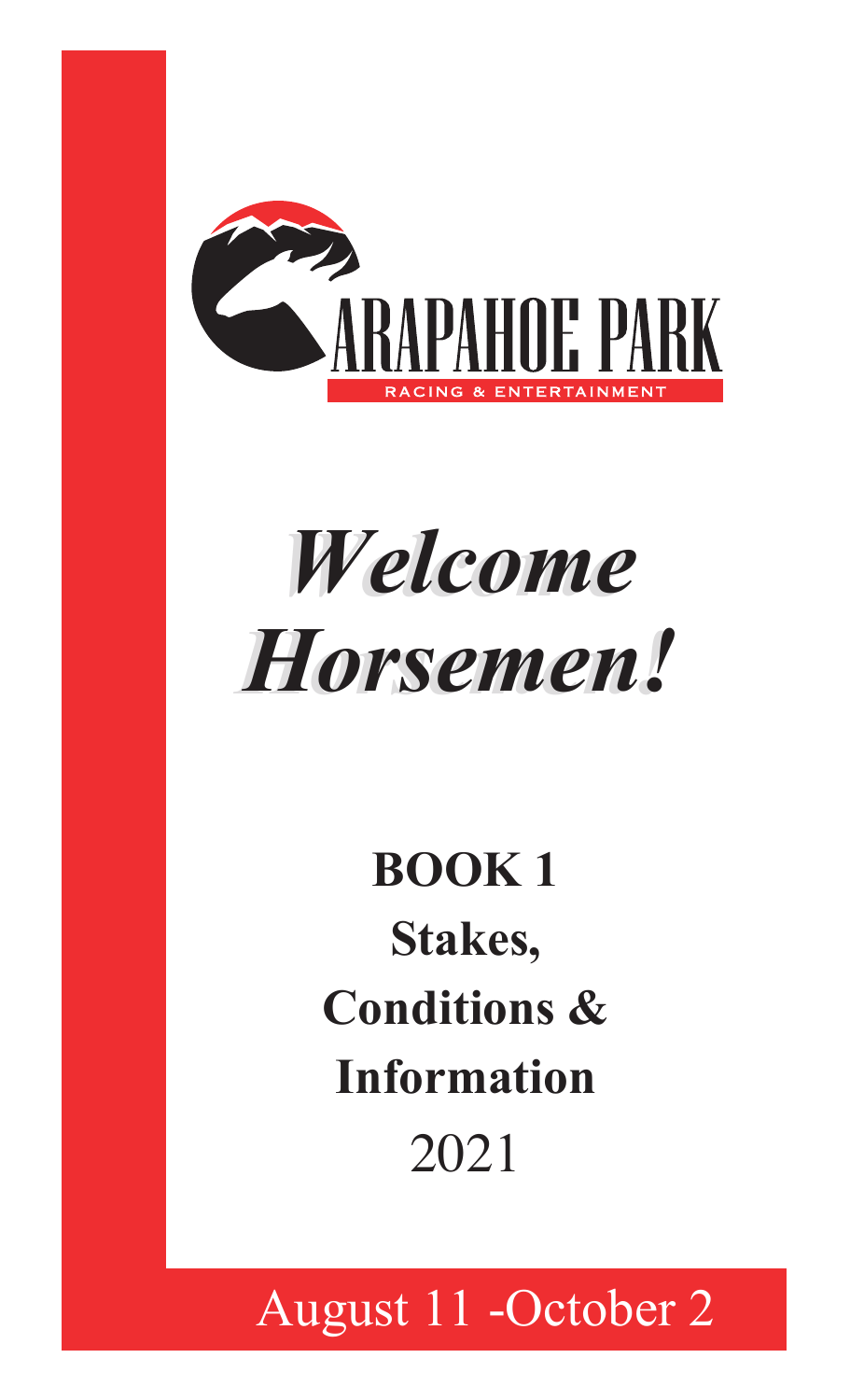

## **2021 Live Racing Calendar**

August 11 - October 2

32 Race Days / Post Time 12 Noon Racing: Wednesday , Thursday, Friday, Saturday  **August 2021**

| <b>Sun</b> | Mon. | Tue | Wed             | <b>Thu</b>        | Fri | Sat      |
|------------|------|-----|-----------------|-------------------|-----|----------|
|            |      |     | 417             | $12 \overline{ }$ | 13  | 14       |
| 15         | 16   | 17  | 18              | 19                | 20  | 21       |
| 22         | 23   | 24  | 25 <sub>1</sub> | 261               | 27  | $28_{1}$ |
| 29         | 30   | 31  |                 |                   |     |          |

### **September 2021**

| Sun | Mon | Tue | Wed | Thu | Fri | Sat |
|-----|-----|-----|-----|-----|-----|-----|
|     |     |     | 1   |     | 3   | 4   |
| 5   | 6   |     | 8   | 9   | 10  | 11  |
| 12  | 13  | 14  | 15  | 16  | 17  | 18  |
| 19  | 20  | 21  | 22  | 23  | 24  | 25  |
| 26  | 27  | 28  | 29  | 30  |     |     |

### **October 2021**

|  | Sun Mon Tue Wed Thu Fri |  | Sat |
|--|-------------------------|--|-----|
|  |                         |  |     |
|  |                         |  |     |

### **TAKEOUT**

19.0 % Win, Place, Show ; 24.0 % DD, Exacta, Quinella, Trifecta 25.0 % Pick 3, 4 And Jack Pot Pick 5; \$.10 Superfecta

### **MINIMUM BETS**

### **\$2 Win, Place, Show ; \$1 Quinella, Exacta, Trifecta , DD \$.50 Pick 3, 4 and jackpot Pick 5 ; \$.10 Superfecta**

\*\*\*JACKPOT PICK 5 will pay jackpot to a single, unique winning ticket. Multiple winners or best of 5 split 50% of the daily net pool. The remaining 50% of the daily net pool builds the jackpot carryover, with a mandatory payout on our last live performance.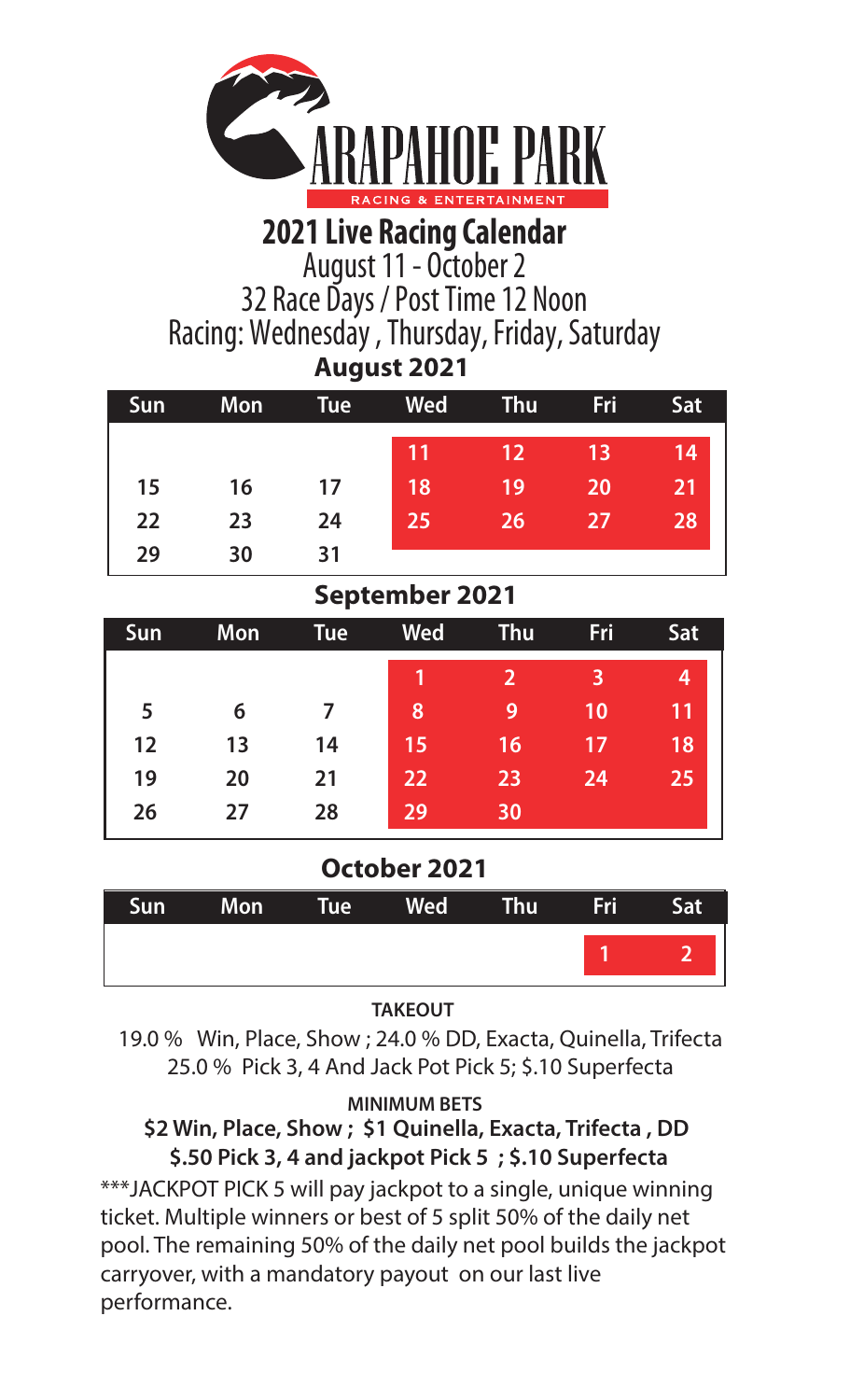

Aurora, Colorado 80016 (303) 690-2400

Shannon Rushton Racing Secretary

Racing Associates of Colorado, Ltd. at Arapahoe Park will be conducted under the supervision of The Colorado Racing Commission

> The Honorable Jared Polis, Governor

Colorado Racing Commission

Donia Amick - Director Pam Inman - Chairman David Lynn Hoffman - Vice Chairman Sandra Bowen - Member Tina Estes - Member Lori Scott DVM - Member

While every effort is made to present a true and correct Stakes, Rules & Information Book, Racing Associates of Colorado, Ltd., & Arapahoe Park are not responsible for errors contained herein.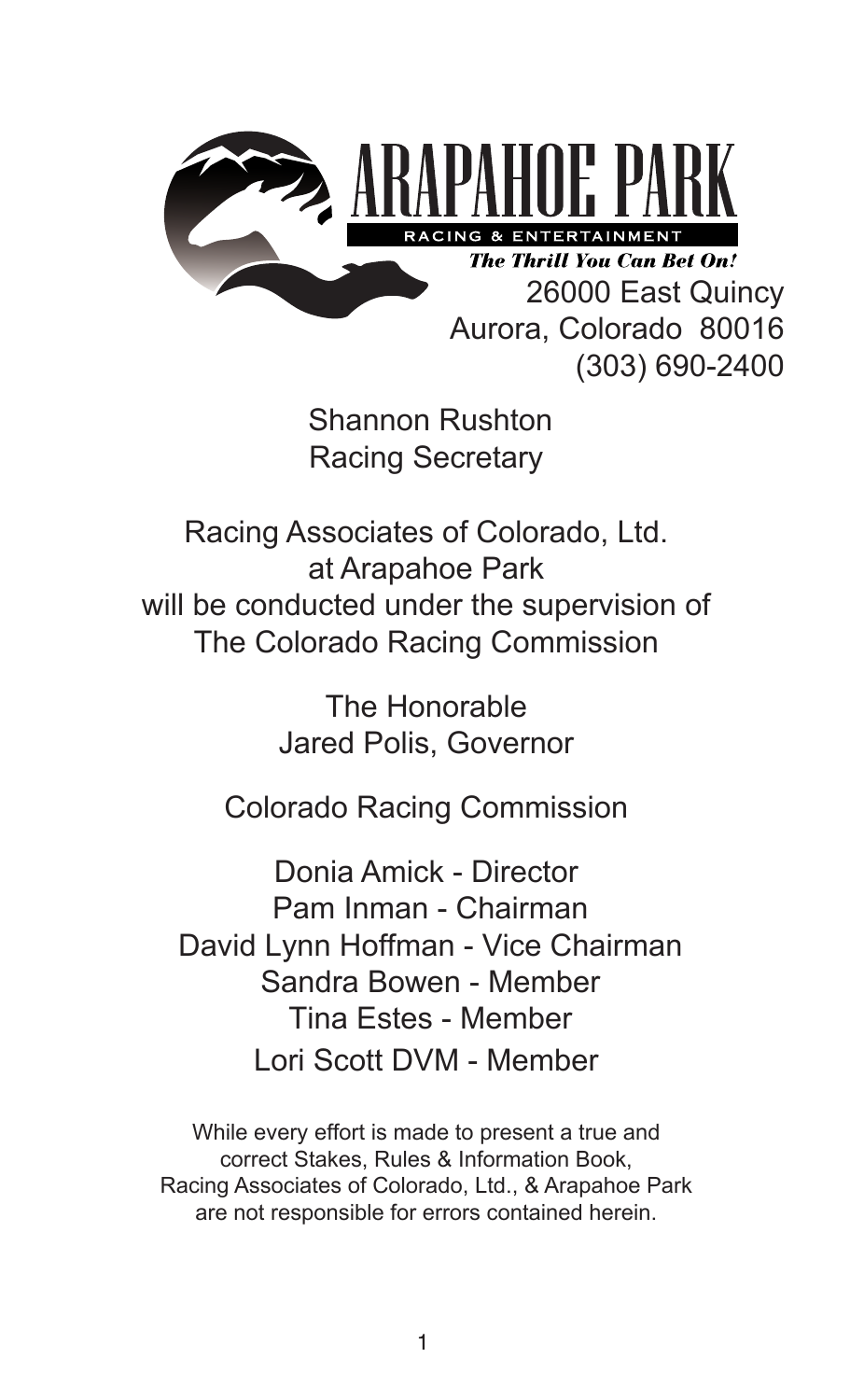## **ARAPAHOE PARK - General Information**

**Location:** Aurora, Colorado (11 miles east of Cherry Creek Reservoir on Quincy Ave. at Gun Club Road) (just off Quincy & E-470)

**Address:** 26000 East Quincy Ave. Aurora, Colorado 80016

**Phone:** (303) 690-2400

**Fax:** Race Office: (303) 699-5460

**On Line:** www.mihiracing.com

**Racing Strip:** Main Track One Mile Oval Sandy Loam composition, 1 5/16 mile, 7 furlong; distance from last turn to finish is 1,029 feet. Width of stretch, 90 feet.

**Stable Accommodations:** 1400 Stalls, all metal Porta Stall Barns.

**RV Trailer Park: 85 spaces** 

**Seating Capacity: 7,500** Clubhouse - 600

Director's room - 250

**Racing Schedule:**

Wed, Thur, Fri And Sat Aug 11 thru Oct 2

**Post Time:** 12:00 pm **Barn area opens:** July 27 **Track opens for training:** July 27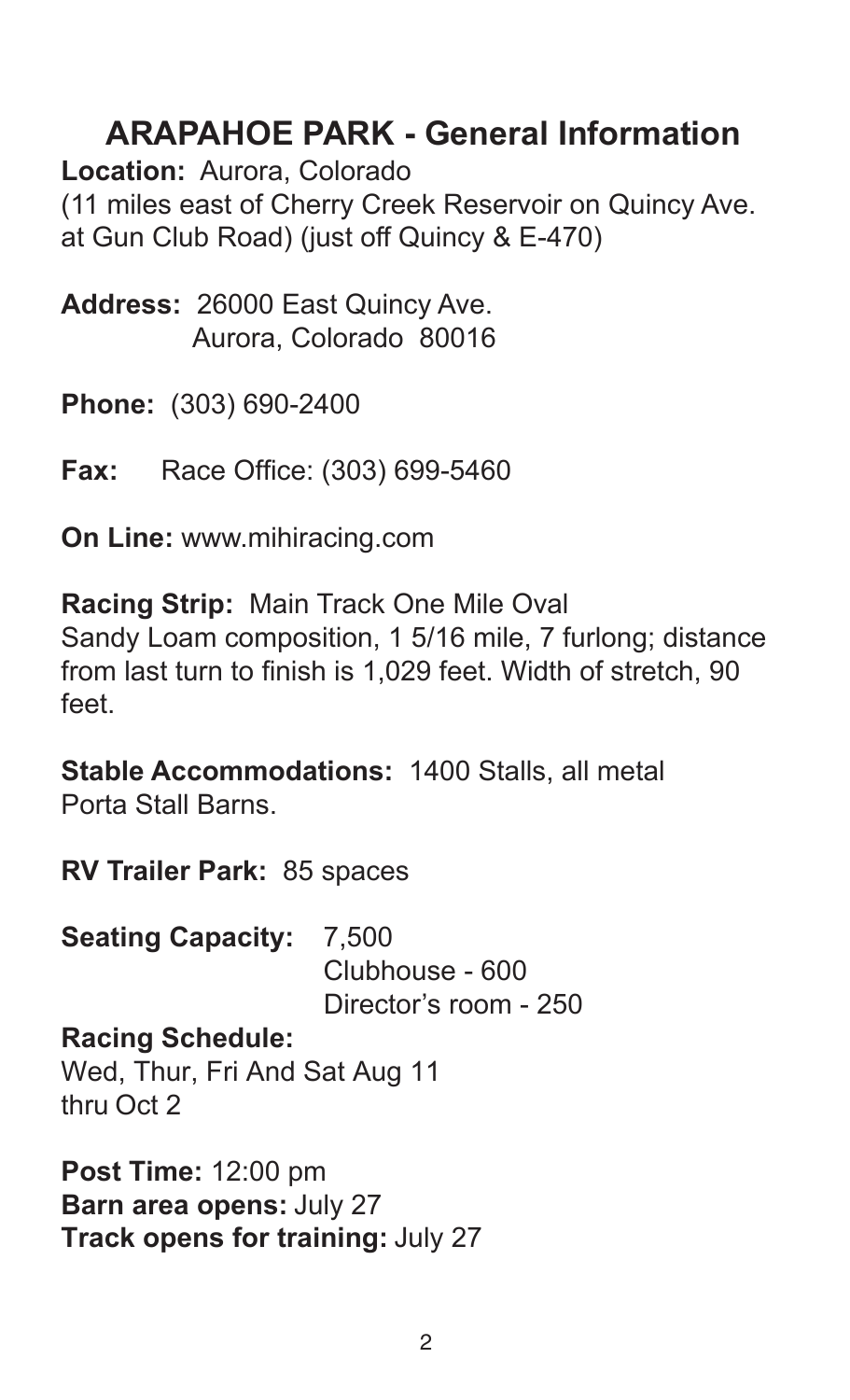## **IMPORTANT PHONE NUMBERS:**

| • Arapahoe Park, Aurora Colorado 303-690-2400                                                  |  |
|------------------------------------------------------------------------------------------------|--|
| • Colorado Thoroughbred Breeders Association                                                   |  |
| • American Quarter Horse Association                                                           |  |
| • Rocky Mountain Quarter Horse Association                                                     |  |
| • CO Horseracing Association                                                                   |  |
| • Tattoer<br>All chipped horses need to be certified by tattoer prior to<br>entry to any race. |  |
| • Stable Superintendent                                                                        |  |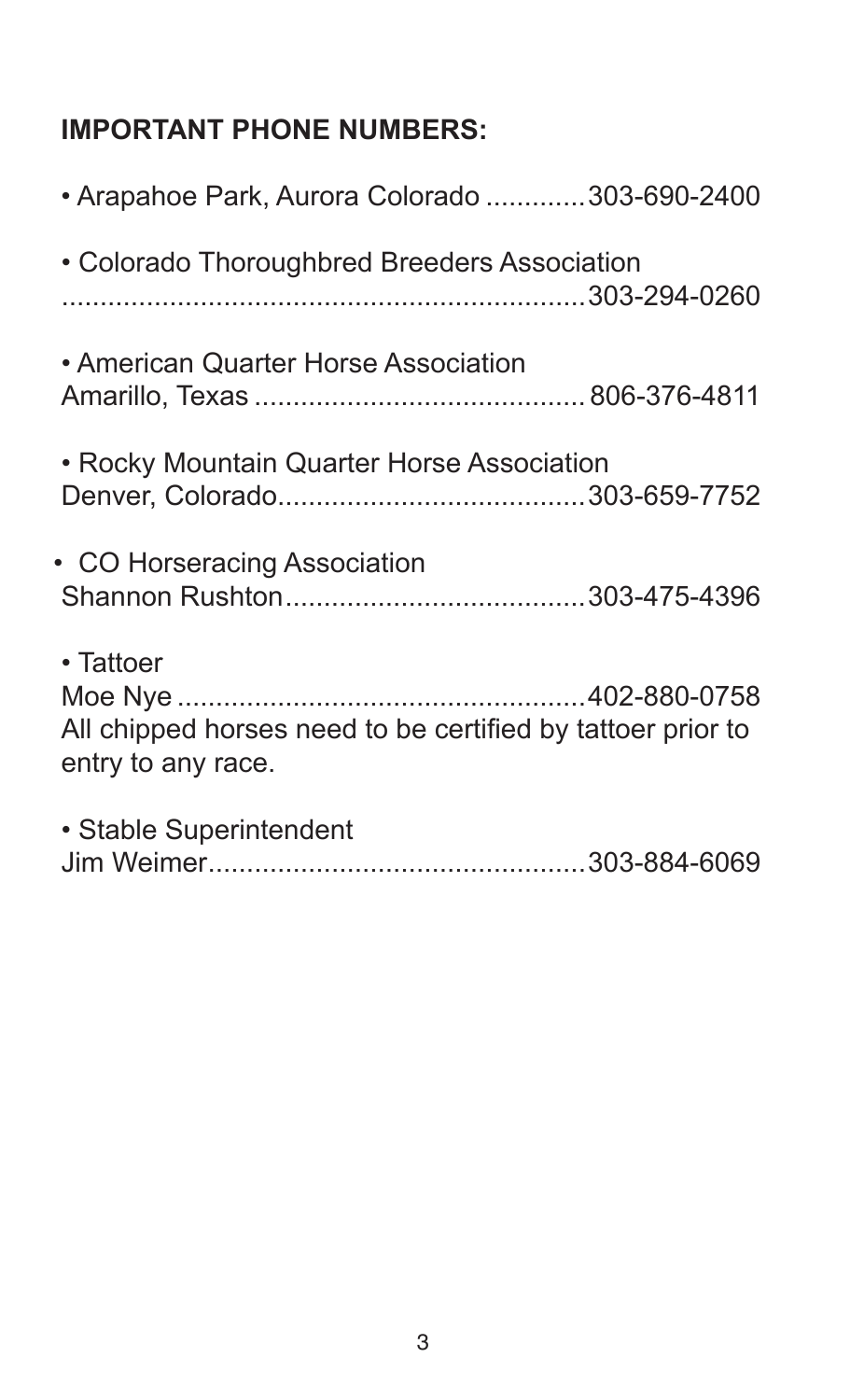### **ENTRY SCHEDULE & POST TIME**

| <b>Entry Day</b> | Race Day |
|------------------|----------|
|                  |          |
|                  |          |
|                  |          |
|                  |          |

- **ENTRIES CLOSE AT 10:00AM EACH ENTRY DAY**
- **POST TIME: 12:00pm**
- **• RACING OFFICE WILL BE CLOSED SUNDAY AND MONDAY**

## **TRACK RULES**

### **PREFERENCE DATES SYSTEM**

All foal certificates. paper or digital, must be deposited with the Racing Secretary within forty-eight (48) hours after arrival. Foal certificates will not be accepted during entry hours, nor will transfers, bills of sale, etc., be done until after the draw. Trainers are advised to contact the tattooers for the dates and times for tattooing. The purchase, claim or transfer of any horse stabled on the grounds, whether by private sale, public sale or public auction, does not guarantee the new owner a stall for such horse. Arapahoe Park reserves the right to allot stalls. All horses must be completely qualified in all respects before being entered in any race. Noncompliance will result in the horse(s) being denied entry and the trainer will be subject to a fine.

 Horses will not be eligible to receive a preference date until the foal certificate is on file in the Racing Secretary's office, and will receive a preference date of the next entry day on their date of filing. Preference Dates will be good for 45 days.

 Entry dates will have preference over a running date of the same date.

 Each day's overnight will list the horses which drew in to a race, enabling trainers to see what dates are getting horses into overfilled races. Trainers are responsible for dates; preference date must be claimed at time of entry.

In overfilled races, preference will be given to horses in order of their assigned preference date, earliest date first. Horses having identical dates will be chosen by lot.

Winners are preferred in all winners races.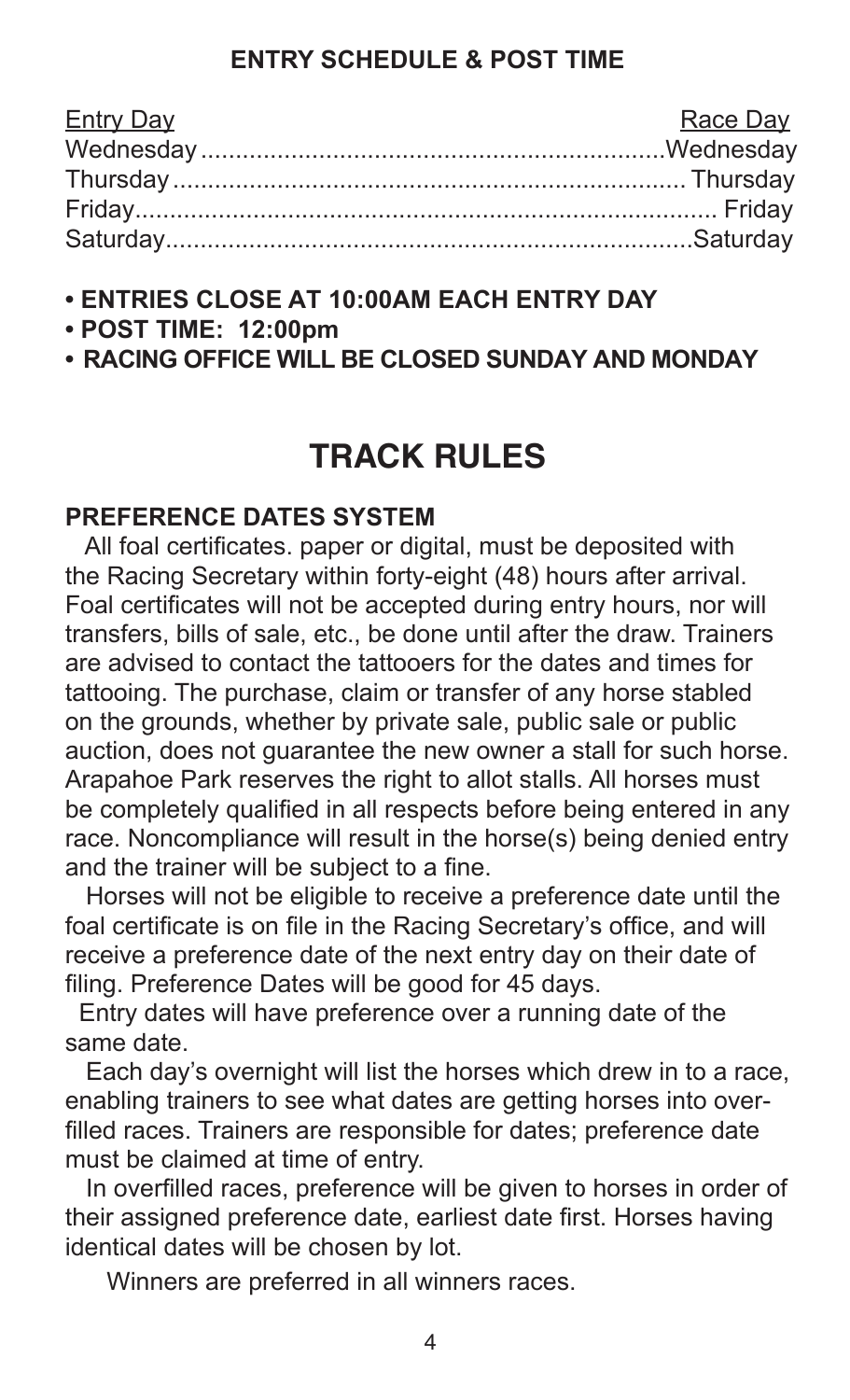Trainers which enter two horses in the same race must prefer the horse that has the best chance of drawing into the race.

 Preference dates will not supersede the conditions of the race (derby eligibles preferred, high weights preferred, etc.).

 Any horse which is scratched shall lose its date and must re-enter to establish a new date an exception may be made when, in the opinion of the Stewards, a horse would be unduly penalized.

 All horses placed on the Stewards, Veterinarians, Starters, Paddock or Identifiers list will be posted on the official bulletin board and may lose their date.

 The Racing Secretary or Board of Stewards reserves the right to withdraw or scratch any horse, which in their opinion will not qualify for the race in which it has been entered.

Foal certificates removed from the office by the trainer for any reason will automatically cause the horse to lose its date. Foal certificates sent for correction, changes of ownership, breeders stamp, etc., by the Racing Office will not constitute removal from the office and the date will not be lost. Any Colorado Bred race which fails to draw at least six entries by 9:45 will be opened with Colorado Breds preferred.

 At least one Colorado Bred race will be used per day if six separate betting interests are entered.

In all thoroughbred races, fillies and mares, three years old and older will be allowed five (5) pounds in open races. Fillies, two years of age, will be allowed three (3) pounds.

 In no way does the claiming, change of ownership, or change of trainer affect the preference date of the horse involved.

 A starter's fee of three dollars will be charged for each start that an owner has at the 2020 meet.

 Prior to entry, the owner of a horse is required to have on deposit with the Horsemen's Bookkeeper sufficient funds to cover the expense of starting that horse. Failure to meet this requirement will result in horse being scratched.

 All monies remaining in the horseman's bookkeeper account, except monies on hold, shall revert to the purse account on December 31st of the same year.h

### **SCRATCHES**

 The declaration of a horse out of an engagement is irrevocable. No horse entered in an overnight event, will be excused from racing unless upon the Veterinarian's certificate of unfitness, or for other cause acceptable to the Stewards. Horses in stakes or

(continued on next page)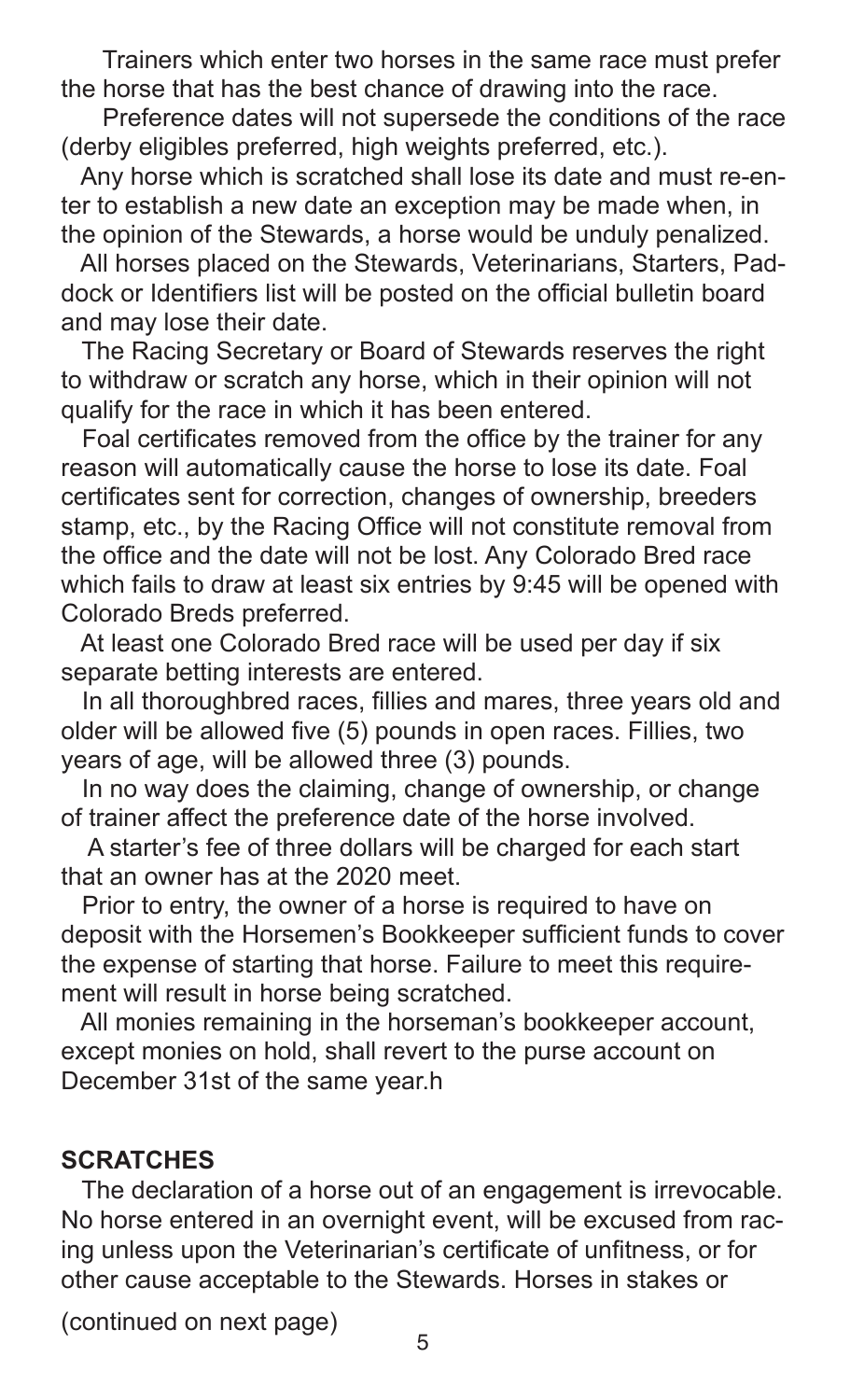handicaps (including trials) must scratch no later than forty-five (45) minutes prior to post time of the race.

All scratched horses that result in a field size of less than six will be on the vets list for a minimum of six days.

 All trainers entering a horse in any given race shall, at the time of making such an entry, name the jockey for said horse.

 In the event riders are not named for all carded horses within one hour after the draw, the Stewards shall name riders for all horses with riders unnamed.

A jockey engaged to ride any horse is bound to fulfill his engagement unless excused by the Stewards. Should a rider become injured or ill on the way to post or at the gate, and the Stewards designate a substitute rider, such a rider will fulfill the order of the Stewards and complete the engagement of the horse.

### **WORKOUT & QUALIFYING RULES NON-STARTERS**

 A non-starter must have within sixty (60) days of entry at least two (2)\* workouts recorded by an official clocker and posted with the Racing Secretary *prior to entry and be gate approved*. It's recommended that non-starters have at least three (3) workouts prior to entry. A non-starter is a horse which has not started a race at a recognized track.

\* - For Quarter horses - one (1) of these works must be from the starting gate at a distance of at least 220 yards in a time of :14.00 or better. For Thoroughbreds - one (1) of these workouts must be from the starting gate, and all official works must be at least 3/8 mile. It is recommended that at least one (1) Thoroughbred workout be at a distance of 1/2 mile or further. All non-starters must be Gate Approved before entry.

### **STARTERS**

 Any horse which has started, but not within sixty (60) days, must have at least one (1) workout within sixty (60) days prior to entry. Horses that have not started within six (6) months of scheduled race date must have at least two (2) approved workouts within the sixty (60) days prior to entry.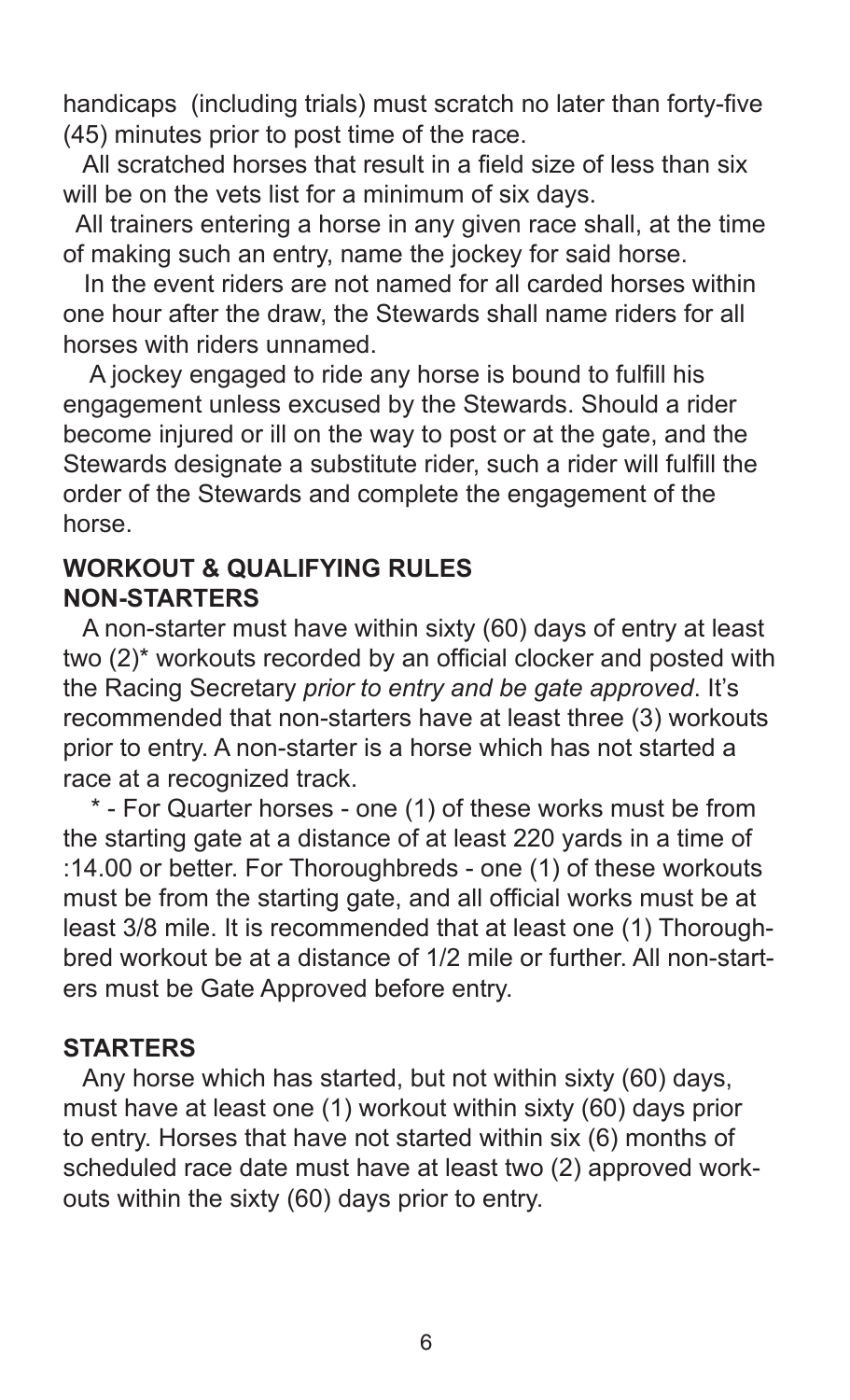### **870 & 1,000 YARD RACES**

 Quarter Horses and Thoroughbreds entering in 870 or 1,000 yard races that have never run in a race around the turn, must have one (1) official workout of 660 yards or better before entry. It shall be the responsibility of the trainer to establish to the satisfaction of the Stewards that these provisions have been satisfied.

### **SHIP INS**

 Under no circumstances should any horse be shipped to Arapahoe Park without first securing arrangements with the Stall Superintendent. Horses shipped in to race will be assigned a stall in the receiving barn, and these horses must report to that stall only - No Exceptions.

 Any horse entered for racing must be present on the grounds at least 48 hours prior to the post time of the race they are entered in.

### **WEIGHTS**

 Owners, trainers and duly authorized agents must be careful to claim allowances at the time of entry, and state penalties, and are solely responsible if a horse starts with the incorrect weight and is, therefore, disqualified. Except to correct an error, no alterations shall be made to any entries after the time of closing.

 Penalties are mandatory. Horses which are penalized in a race may not receive any allowances in such a race.

Horses not eligible to receive the first allowance may not receive the second, and if not the second, then no subsequent allowances.

### **COUPLED ENTRIES**

 A trainer may not enter more than two (2) horses in any overnight race. When a trainer enters two (2) horses for an overnight race, a preference must be expressed. First preference must be given to the horse with the best preference date. In no case may any two (2) horses under the same ownership or trainership be drawn into an overnight race to the exclusion of a single interest.

### **FEED, TACK, & BEDDING**

 Owners and trainers may bring in feed and hay to their respective barns for their own use.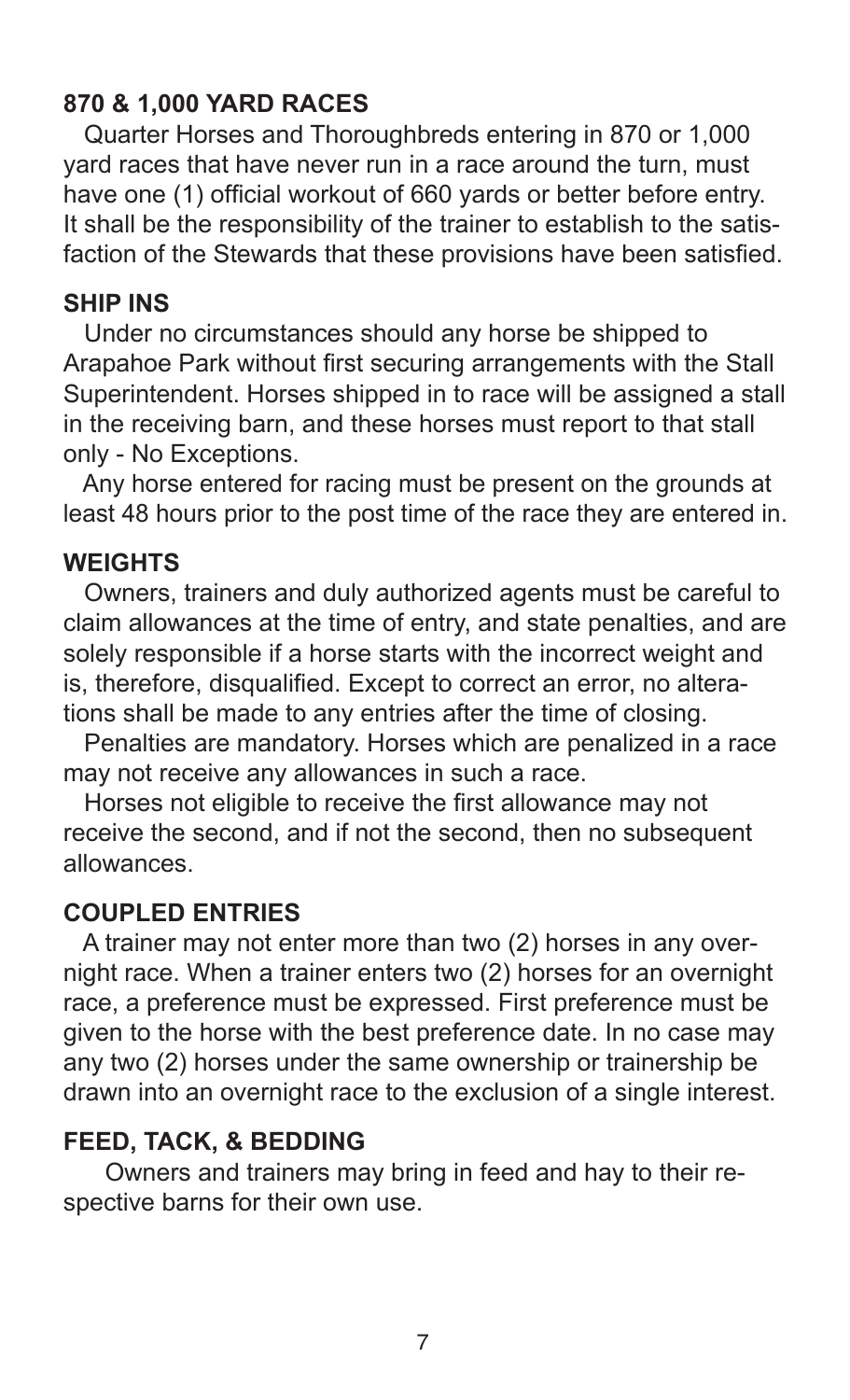#### **TRANSFER OF OWNERSHIP**

All registration certificates and leases of horses must be filed with the Racing Secretary in a timely manner.

 The purchase, claim or transfer of any horse on the grounds of Arapahoe Park, whether by private sale, claiming or public auction, does not guarantee the new owner a stall for such horse.

 Arapahoe Park reserves the right to allocate stalls. Any change in ownership or trainer after a horse is registered in the Racing Office must be done with the permission of the Stewards before such horse is entered to race for its new owner or trainer Claimed horses excepted.

#### **All claimed Horses must have a Colorado Brand Inspection before transfer of ownership is complete.**

#### **CHANGE OF EQUIPMENT**

As the time of a horse's first entry for a racing season, all persons authorized to enter a horse shall be responsible for entering with the correct weight, medication and all published equipment to be used. Any changes in medication or equipment from that time forward shall be the responsibility of all persons authorized to enter a horse and must be approved by the stewards or racing official designee.

 A horse's equipment shall be recorded by the paddock judge when the horse is brought to the paddock for it's first race at the meet. A change in equipment from what a horse carried in it's last previous race may not be made without the consent of the paddock judge prior to the time the horse is due in the paddock.

 Before a horse can race in blinkers, it must work out with blinkers to the starter's specification. Once racing with blinkers, it must work out to the starter's satisfaction without blinkers before it is permitted to race without them. The public shall be notified of any change in the use of blinkers.

#### **COGGINS TEST/HEALTH CERTIFICATES**

Contact Arapahoe Park before shipping to get the latest information as to what documents are required for entry into the stable area. It is the recommendation of the CRC that all horses entering the stable area be vaccinated for all pertinent diseases.

### SHIP IN REQUIREMENTS

Racing Quarter Horses : Negative Coggins dated within 10 days of arrival to Arapahoe Park. Negative Piroplasmosis test dated within 30 days of arrival. Piroplasmosis test must include results for both types of protozoa: THEILERTIA and BABESIA CABALLI. A Health Certificate dated within 30 days before arrival.

THOROUGHBREDS: Negative Coggins dated within one year of arrival at Arapahoe Park. Negative Health Certificate dated within 30 days before arrival.

ANY HORSE that leaves the Arapahoe Park barn area and seeks RE-ENTRY will need a Negative Coggins and Piroplasmosis test dated within 10 days of the departure date of leaving barn area. Also, a New Health Certificate will be required<br>for re-entrv. for re-entry.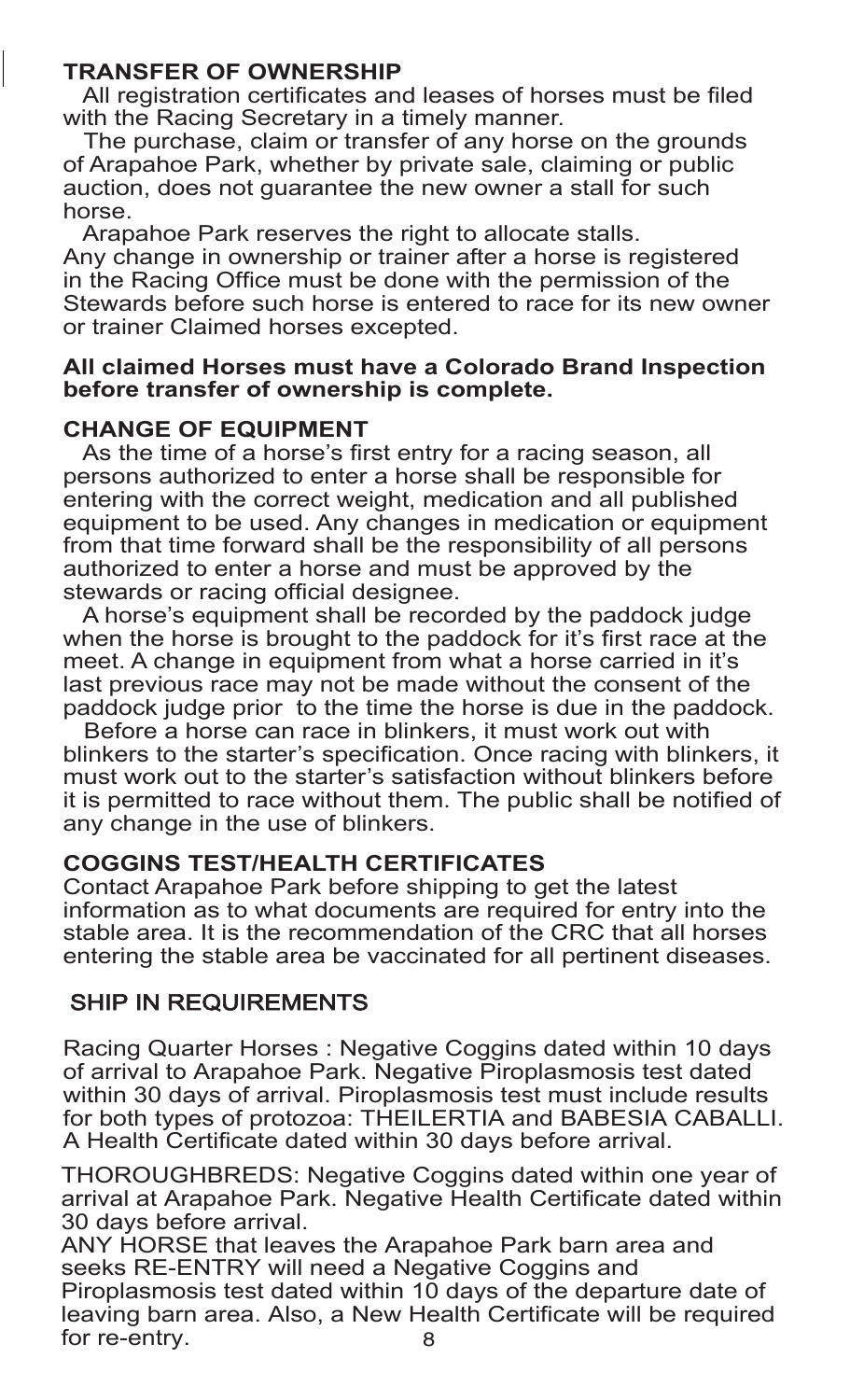### **COLORADO RACING COMMISSION REQUIREMENTS**

 *Racing License* - All participants in racing at Arapahoe Park Racetrack will be required to hold a current and validated Colorado Racing License. All Owners will have to have a completed license application submitted and on file before your horse will be allowed to start.

**NOTICE OWNERS & TRAINERS:** All new owners or trainers must be fingerprinted when obtaining a license. We do not accept fingerprints from any jurisdiction!! Please plan ahead and get licensed prior to opening weekend and prior to entering a horse. The Division is available to mail or E-mail out application packets. **If you hold a driver's license from one of the following states:** Hawaii, Illinois, Maryland, Nebraska, New Mexico, Utah and Washington, you will be required to present a copy of your birth certificate or US passport at the time of application. If you do not have one of these items, you will not be allowed to race until you can provide it.

*TRAINERS*: If you have a groom working with the H2B program, they must have their extensions done prior to arriving at Arapahoe Park. If they do not have current paperwork, they will not work until they receive their updated paperwork!

**FINGERPRINTS:** Anyone fingerprinted prior to 2012, will need to be reprinted when renewing a license. License fees are \$75 new, \$65 renewal w/prints and \$25 for renewal w/o prints. Please visit the Colorado Division of Racing Events website to obtain Commission meeting information: www.colorado.gov/enforcement/racing : or email us at our offices located in Lakewood M-F 9-4:30:

1707 Cole Blvd., Suite 350

Lakewood, CO 80401

Or by calling the licensing direct line at: 303-866-6696

Beginning in May, we will have our office open at Arapahoe Park as well.

### **MEDICATION**

Phenylbutazone, Flunixin (Banamine) and Ketoprofen will be the only nonsteroidal anti-inflammatory drugs (NSAID) approved for horse racing. They must be injected by a practicing veterinarian, licensed by the Colorado Racing Commission or administered orally by a veterinarian or trainer 24 hours before its scheduled Post Time. Under no circumstances shall a horse be allowed to have more than one non-steroidal anti-inflammatory drug (NSAID) in its blood and/or urine, unless otherwise approved by the Commission veterinarian, in special circumstances only, in which Phenylbutazone must be less than 1 mcg.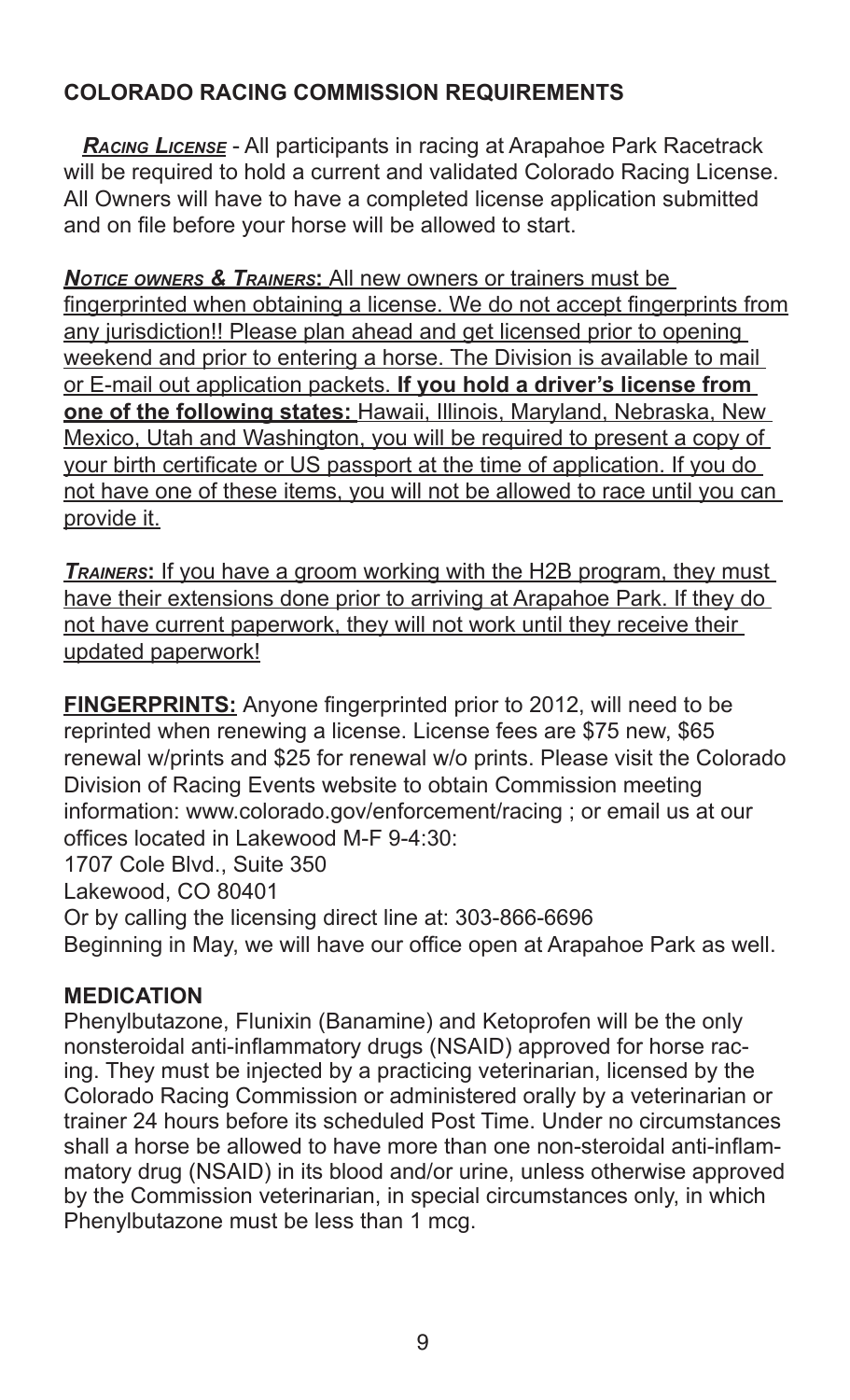7.207 - (Added Effective date May 15, 2017) At the time of entry, the authorized person submitting the entry is responsible for the participation of the horse into the published race as provided by the Racing Secretary. If a later declaration of a horse from a carded race, other than a veterinarian scratch, is received, the authorized person submitting the entry may be subject to administrative action.

The Colorado Racing Commission is in the process of adopting new medication rules, and procedural rules to comply with Racing Statute. All adopted rules by Colorado Racing Commission shall be published in the 2018 Division of Racing Events Trainers Packet.

The Trainers Packet, a brochure that includes medication regulations, is **provided by the Colo. Division of Racing Events** and is available in the Commission office at Arapahoe Park.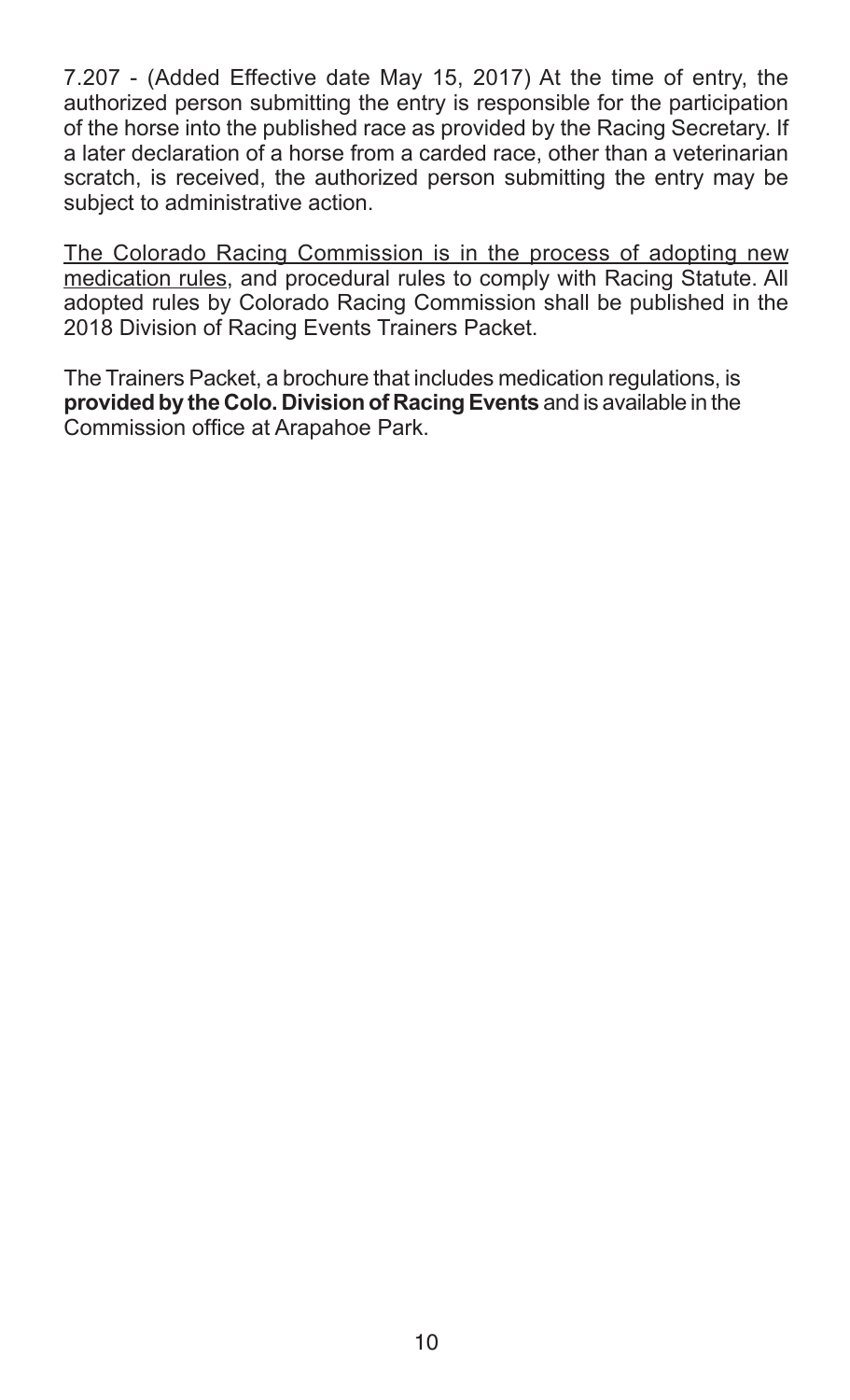### **ARAPAHOE PARK 2021 Thoroughbred Stakes**

**3-year olds Colts and Geldings 6 Furlongs**

| Runs: Saturday, August 14 Closes: Thursday, August 5<br>\$50 to nominate, \$200 enter                                                                                |                                    |
|----------------------------------------------------------------------------------------------------------------------------------------------------------------------|------------------------------------|
| <b>THE DEBUTANT</b><br>3-year olds Fillies<br>Runs: Saturday, August 14 Closes: Thursday, August 12<br>\$50 to nominate, \$200 enter                                 | \$20,000 Est.<br><b>6 Furlongs</b> |
| <b>ARAPAHOE PARK SPRINT</b><br>3-year olds and up<br>Runs: Saturday, August 21 Closes: Thursday, August 12<br>\$50 to nominate, \$200 enter                          | \$20,000 Est.<br><b>5 Furlongs</b> |
| <b>MOLLY BROWN</b><br>3-year olds & up Fillies and Mares<br>Runs: Saturday, August 28 Closes: Thursday, August 19<br>\$50 to nominate, \$200 enter                   | \$20,000 Est.<br><b>6 Furlongs</b> |
| <b>ARAPAHOE PARK DERBY</b><br>3-year olds<br>Runs Friday, September 3 Closes: Wednesday, August 25<br>\$50 to nominate, \$200 enter                                  | \$20,000 Est.<br>1 1/16 Mile       |
| <b>FRONT RANGE</b><br>3-year olds and up<br>Runs: Saturday, September 4 Closes: Thursday, Auguat 26<br>\$50 to nominate, \$200 enter                                 | \$20,000 Est.<br><b>6 Furlongs</b> |
| <b>COLUMBINE</b><br>3-year olds & up Fillies and Mares<br>Runs: Saturday, September 11 Closes: Thursday, September 2<br>\$50 to nominate, \$200 enter                | \$20,000 Est.<br>1 1/16 Mile       |
| <b>GOLD RUSH FUTURITY</b><br>2-year olds<br>Runs: Saturday, September 18 Closes: Thursday, September 9<br>\$50 to nominate, \$300 enter                              | \$35,000 Est.<br><b>6 Furlongs</b> |
| <b>BUTCH GLEASON CLASSIC</b><br>3-year olds and up Colts and Geldings<br>Runs: Saturday, September 18 Closes: Thursday, September 9<br>\$50 to nominate, \$200 enter | \$20,000 Est.<br>1 1/8 Mile        |

# **THE INAUGURAL 6-1 SET ALL SET ALL SET ALL SET ALL SEAL SEAL SEAL SEAL SET ALL SEAL SEAL SE**<br> **3-vear olds Colts and Geldings** 6-1 Seal of Furlongs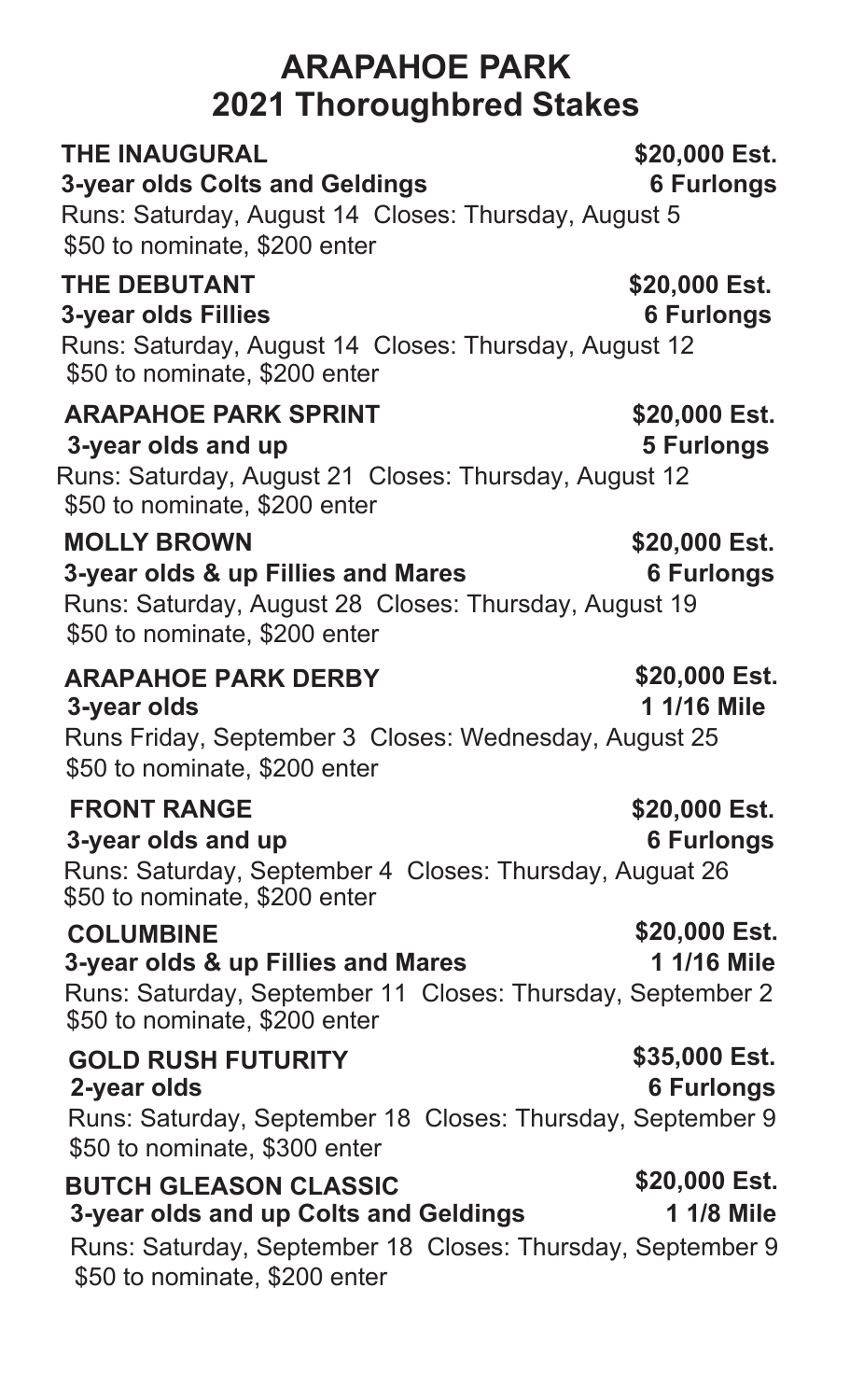### **COLORADO BRED STAKES- THOROUGHBREDS 2021 ARAPAHOE PARK**

### **CTBA LADDIE STAKES \$20,000 Est.**

**2-year olds Colts and Geldings 6 Furlongs** Runs: Saturday, October 2 Closes: Saturday, September 25

### **CTBA LASSIE STAKES \$20,000 Est.**

### **2-year old Fillies 6 Furlongs** Runs: Saturday, October 2 Closes: Saturday, September 25

**CTBA COLORADO DERBY \$20,000 Est. 3-year old Colts and Geldings 7 Furlongs** Runs: Saturday, October 2 Closes: Saturday, September 25

**CTBA MOUNT ELBERT \$20,000 Est. 4-year olds and up Colts and Geldings 7 Furlongs** Runs: Saturday, October 2 Closes: Saturday, September 25

**CTBA SPICY \$20,000 Est. 4-year olds and up Fillies and Mares 7 Furlongs** Runs: Saturday, October 2 Closes: Saturday, September 25

**CTBA COLORADO OAKS \$20,000 Est. 3-year old Fillies 7 Furlongs** Runs: Saturday, October 2 Closes: Saturday, September 25

Contact CTBA for further information 303-294-0260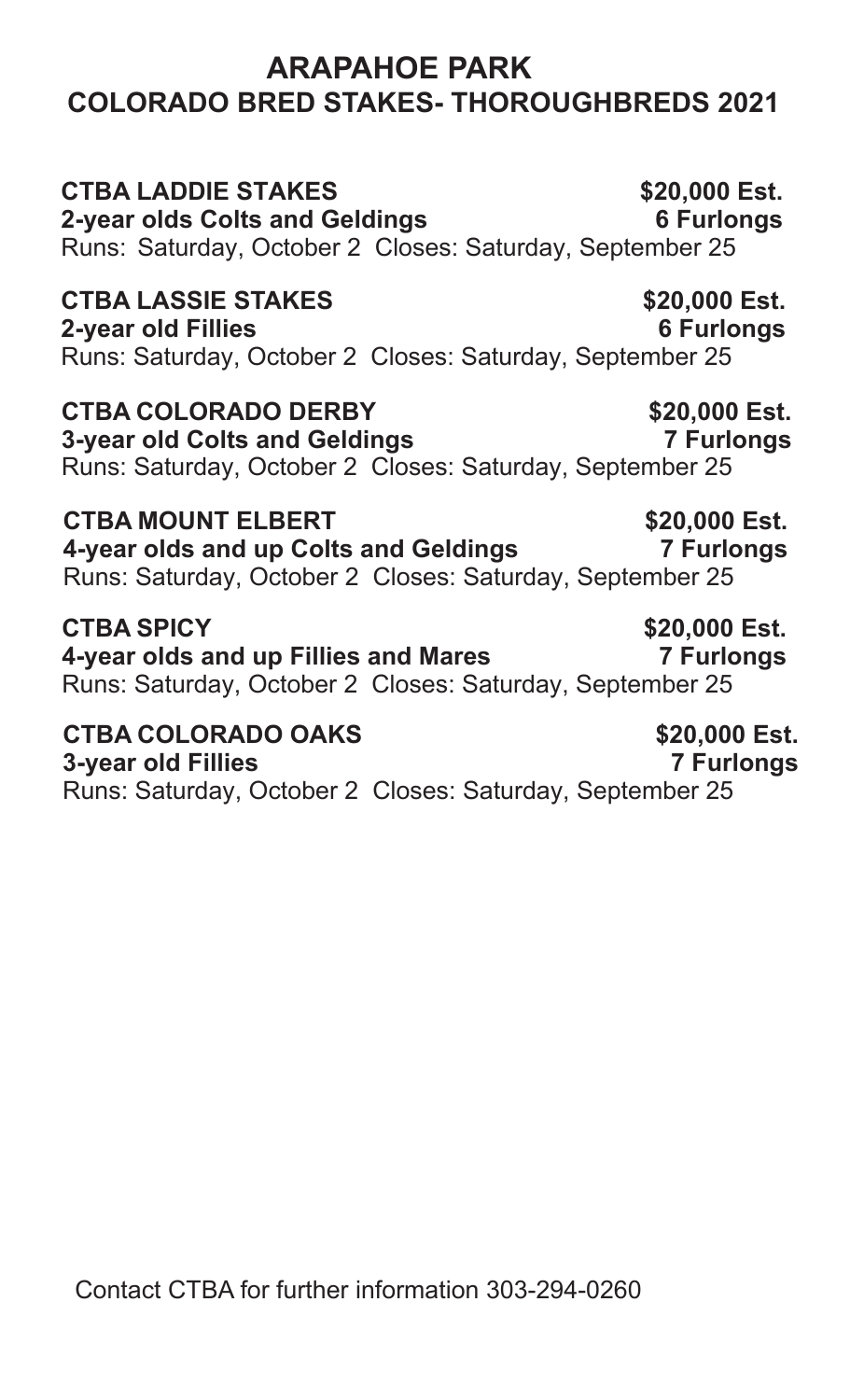### **ARAPAHOE PARK 2021 Quarter Horse Stakes**

**DOLLS PRODIGY \$15,000 Estimated 3-year olds and up - Colorado Bred 350 YARDS** Runs: Saturday, August 21 Closes: Thursday, August 12 \$50 to nominate, \$350 to enter

**LUCILLE ROWE DERBY \$60,000 Estimated 3-year olds - Colorado Bred**

**CHERRY CREEK FUTURITY \$75,000 Estimated 2-year olds - Colorado Bred**  Trials: Friday, August 13 Finals: Saturday, August 28

**LEO BEAU DASH \$15,000 Estimated 3-year olds and up - Colorado Bred** Runs: Saturday, September 11 Closes: Thursday, September 2 \$50 to nominate, \$350 to enter

#### **ROCKY MOUNTAIN CHAMPIONSHIP \$15,000 Estimated 3-year olds and up - Colorado Bred 400 YARDS** Runs: Saturday, September 25 Closes: Thursday, September16 \$50 to nominate, \$350 to enter

**MILE HIGH FUTURITY \$75,000 Estimated 2-year olds**  Trials: Friday, September 17 Finals: Saturday, October 2

**MILE HIGH DERBY \$75,000 Estimated 3-year olds**  Trials: Saturday, September 18 Finals: Saturday, October 2

Asking for consolation races for both futurities and derbies. All handicaps will run Colorado bred preferred. Added money will only go to participating Colorado bred horses.

Contact RMQHA for further information 303-659-7752

### **400 YARDS**

**350 YARDS**

**400 YARDS**

**330 YARDS**

**350 YARDS**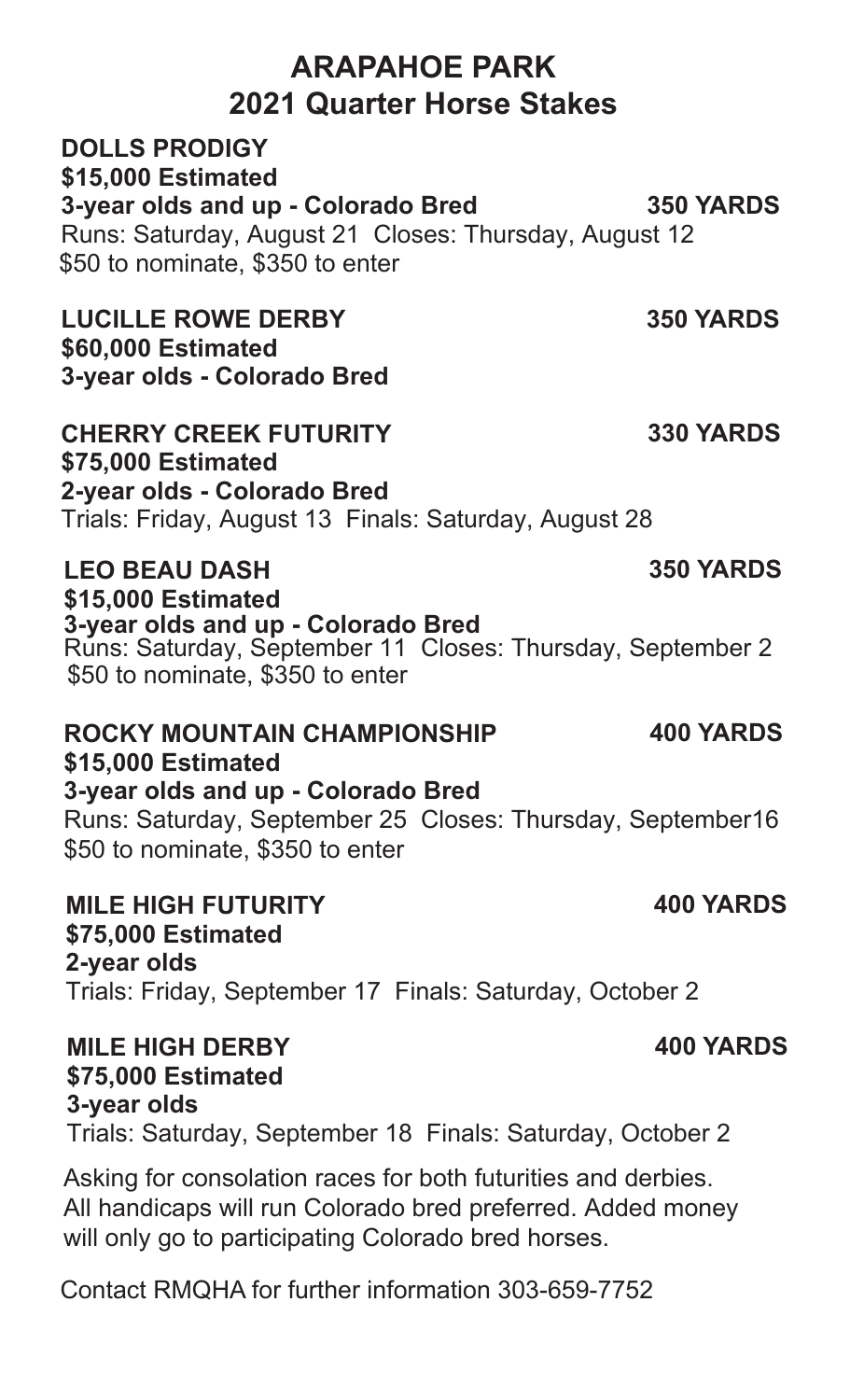### **ARAPAHOE PARK 2021 Arabian Stakes**

#### **2021 EMIRATES BREEDERS ARABIAN DERBY \$12,000 Estimated 3-year olds and 4-year olds 6 FURLONGS** Runs: Thursday, August 26 Closes: Thursday, August 19

#### **2021 EMIRATES BREEDERS ARABIAN MAIDEN STAKES \$11,000 Estimated 3-year olds and up 5 1/2 FURLONGS** Runs: Thursday, September 23 Closes: Thursday, September 16

#### **2021 EMIRATES BREEDERS "VIP" RACE \$13,000 Estimated 3-year olds and up 1 MILE** Runs: Thursday, September 30 Closes: Thursday, September 23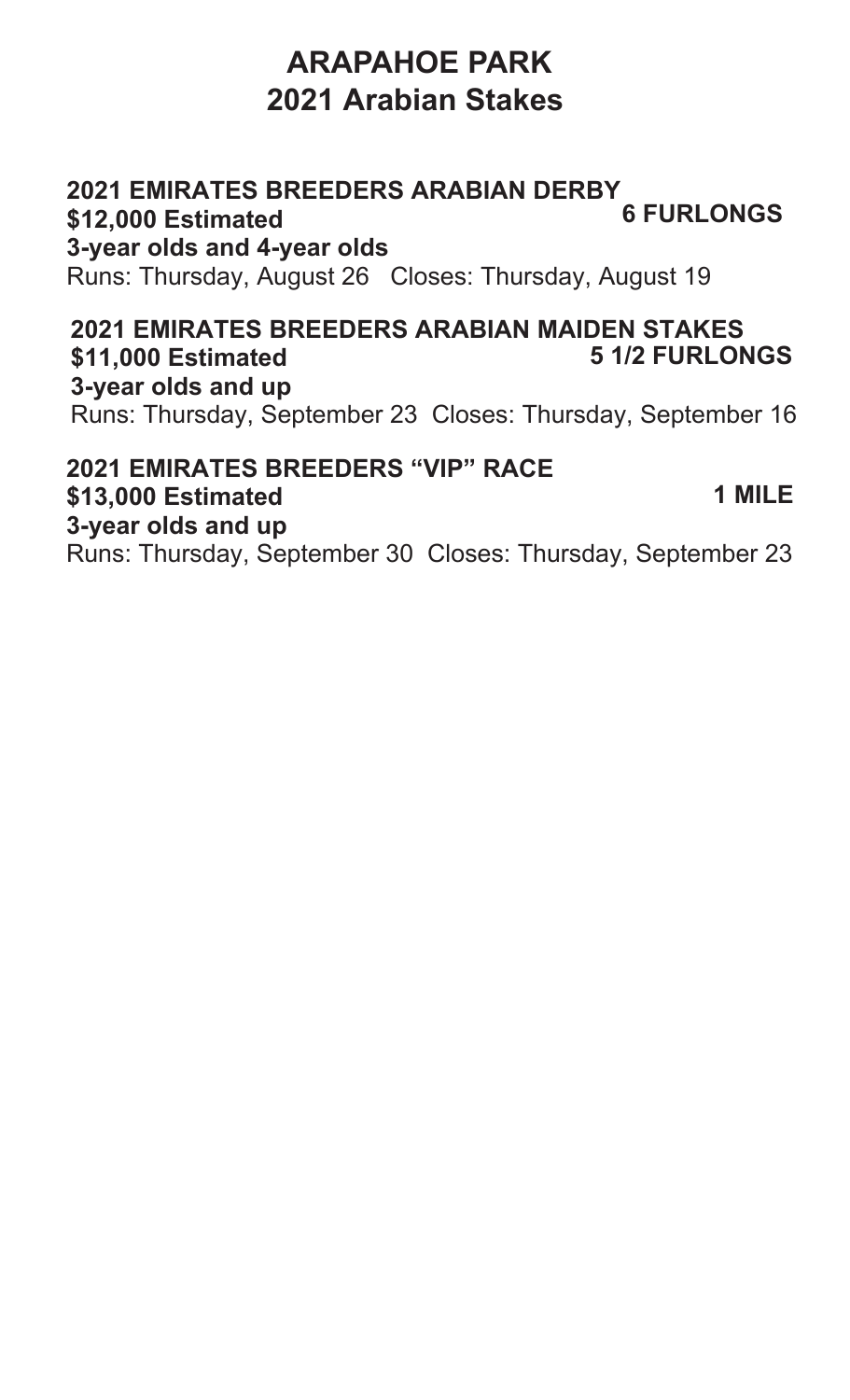### **ARAPAHOE PARK 2021 Purse Structure THOROUGHBRED**

### **QUARTER HORSE**

### **ARABIAN**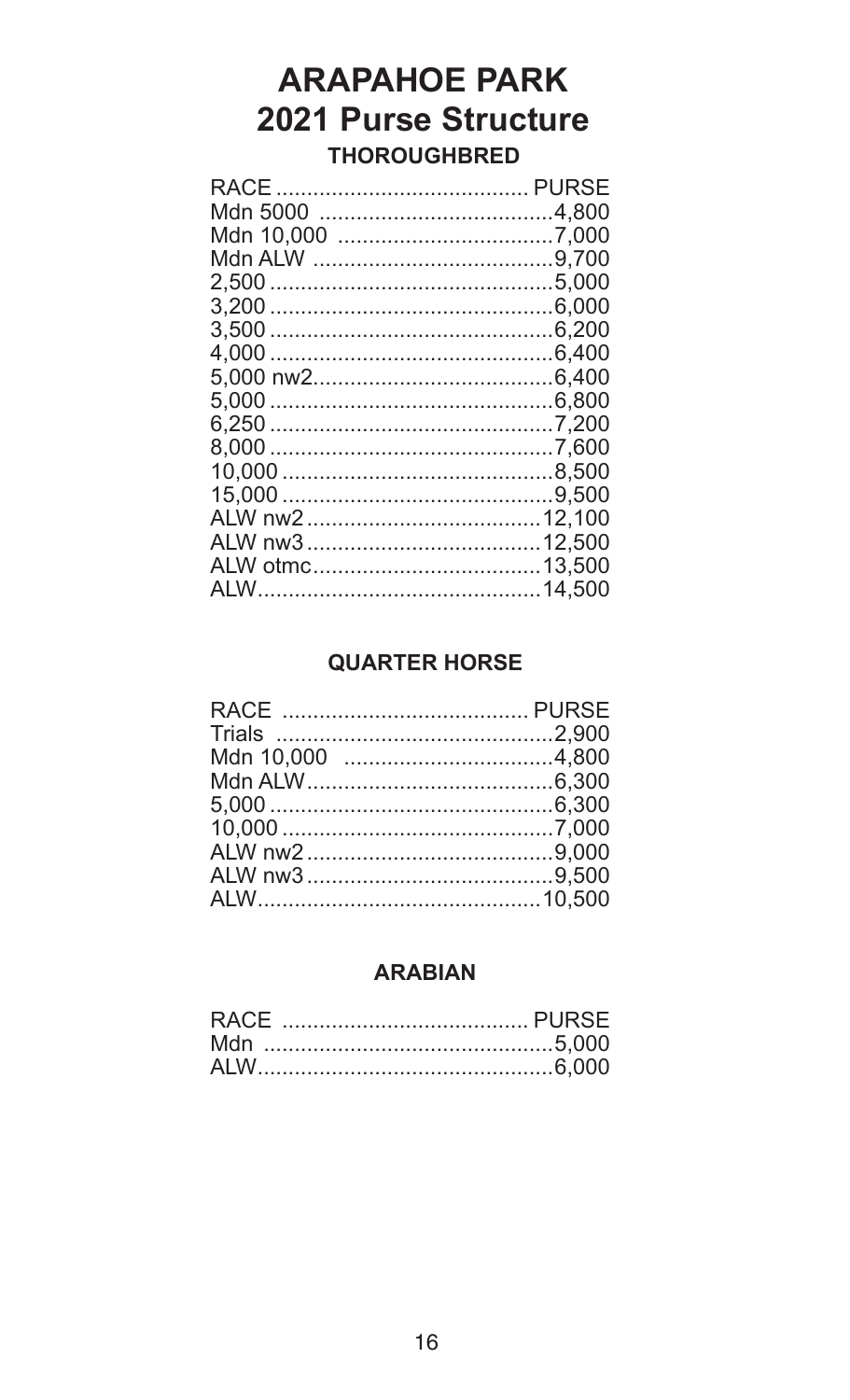

### **2021** *Thoroughbred Claiming*  $\mathsf{RACE}~\mathsf{PAGES}$ **FIVE AND ONE HALF FURLONGS** *Colorado Bred* **KAUE PAUES**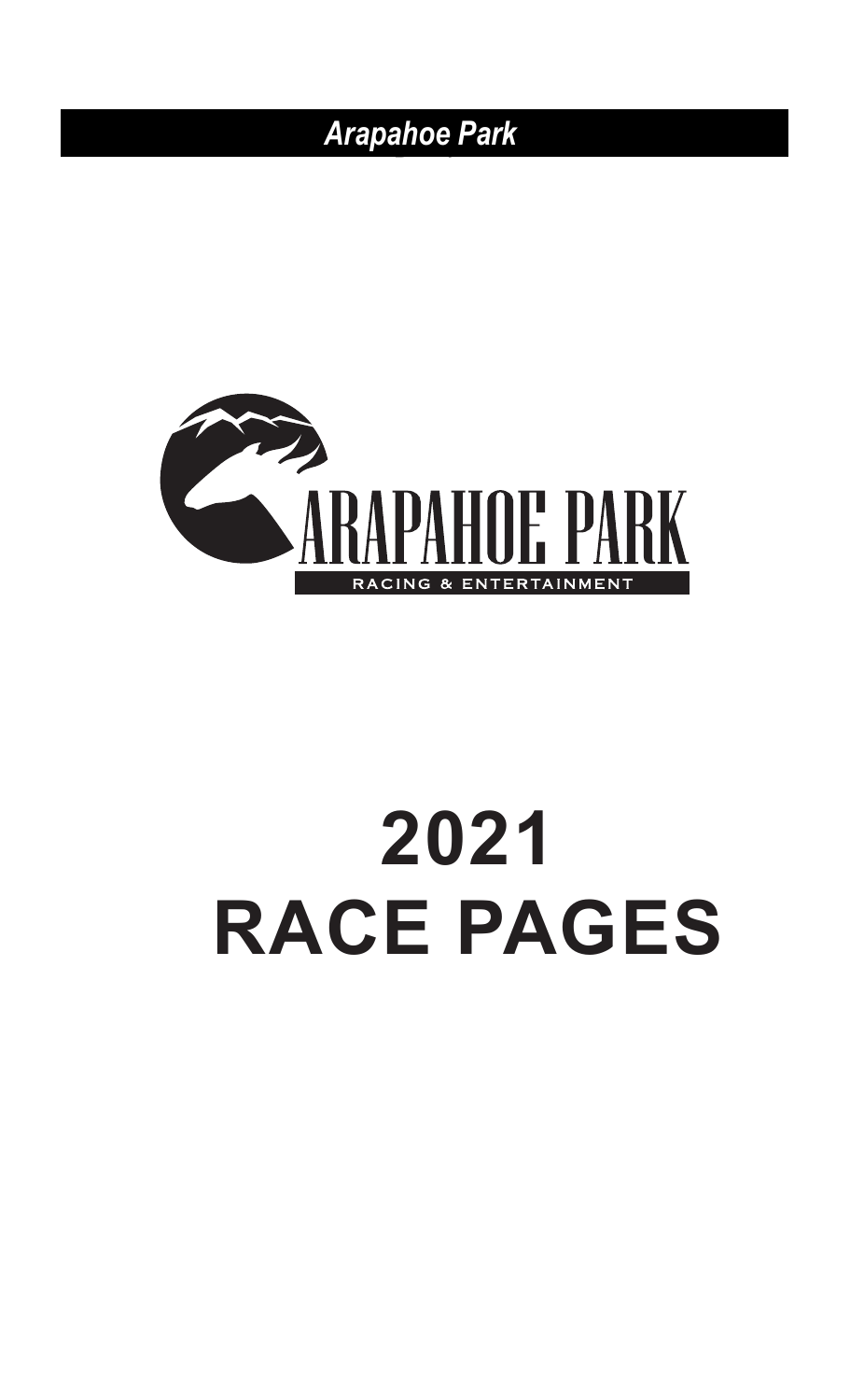**Day 1<br><b>Wednesday, August 11, 2021**<br>Enter Wednesday, August 4, 2021 before 10 AM

*Thoroughbred Allowance Colorado Bred*

### **FIRST RACE**



**Purse \$14,500. For COLORADO BRED Three Year Olds and Upward Which have never won four races or which have not won a race in 2021.**<br>Three Year Olds 120 lbs. Older 124 lbs Older 124 lbs.

**FIVE AND ONE HALF FURLONGS**

*Thoroughbred Claiming*

*Colorado Bred*

### **SECOND RACE**



**Purse \$7,800. For COLORADO BRED Three Year Olds and Upward non winner of a race in 2021.**

Older No. 124 lbs. **CLAIMING PRICE \$5,000**

**ONE MILE**

#### *Thoroughbred Starter Allowance*

### **THIRD RACE**

**3 Purse \$6,500. For Three Year Olds and Upward Which have started for a claiming price of \$3500 or less in 2020-2021.**

Older 1. . . . . . . . . . . . . . . . 124 lbs.

**FIVE FURLONGS**

*Thoroughbred Claiming Fillies & Mares*

### **FOURTH RACE**

**4 Purse \$6,400. For Fillies And Mares Three Years Old and Upward which<br>
<b>4 have never won two races.**<br>
Three Year Olds.........120 lbs. Older.....................124 lbs. **have never won two races.** Three Year Olds. . . . . . . . 120 lbs.

**CLAIMING PRICE \$5,000**

### **FOUR AND ONE HALF FURLONGS**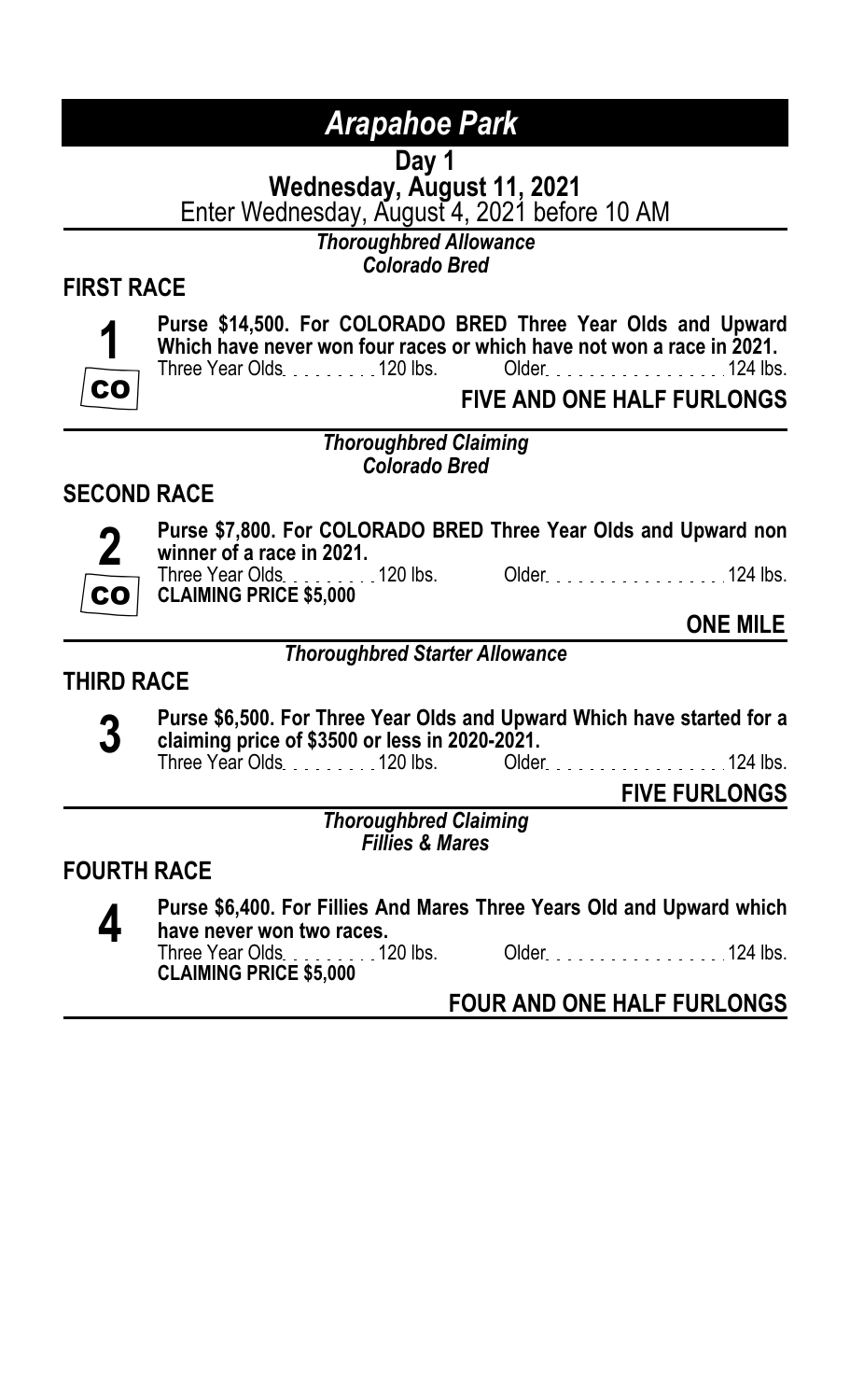**Day 1<br><b>Wednesday, August 11, 2021**<br>Enter Wednesday, August 4, 2021 before 10 AM

*Thoroughbred Claiming*

### *Colorado Bred* **FIFTH RACE**



**Purse \$5,000. For COLORADO BRED Three Year Olds and Upward non winners of four races lifetime or non winners of a race in 2021.** Three Year Olds 120 lbs. Older 124 lbs. **CLAIMING PRICE \$2,500**

**FOUR AND ONE HALF FURLONGS**

*Thoroughbred Maiden Colorado Bred Fillies & Mares*

### **SIXTH RACE**



**Purse \$10,700. For COLORADO BRED Maidens, Fillies And Mares Three Years Old and Upward.**

Three Year Olds. . . . . . . . 120 lbs. Older. . . . . . . . . . . . . . . . . 124 lbs.

**FIVE FURLONGS**

*Arabian Maiden*

#### **SEVENTH RACE**

**7 Purse \$5,000. For Maidens, Three Years Old and Upward.**

Three Year Olds. . . . . . . . 120 lbs. Older . . . . . . . . . . . . . . . . 124 lbs.

**FIVE AND ONE HALF FURLONGS**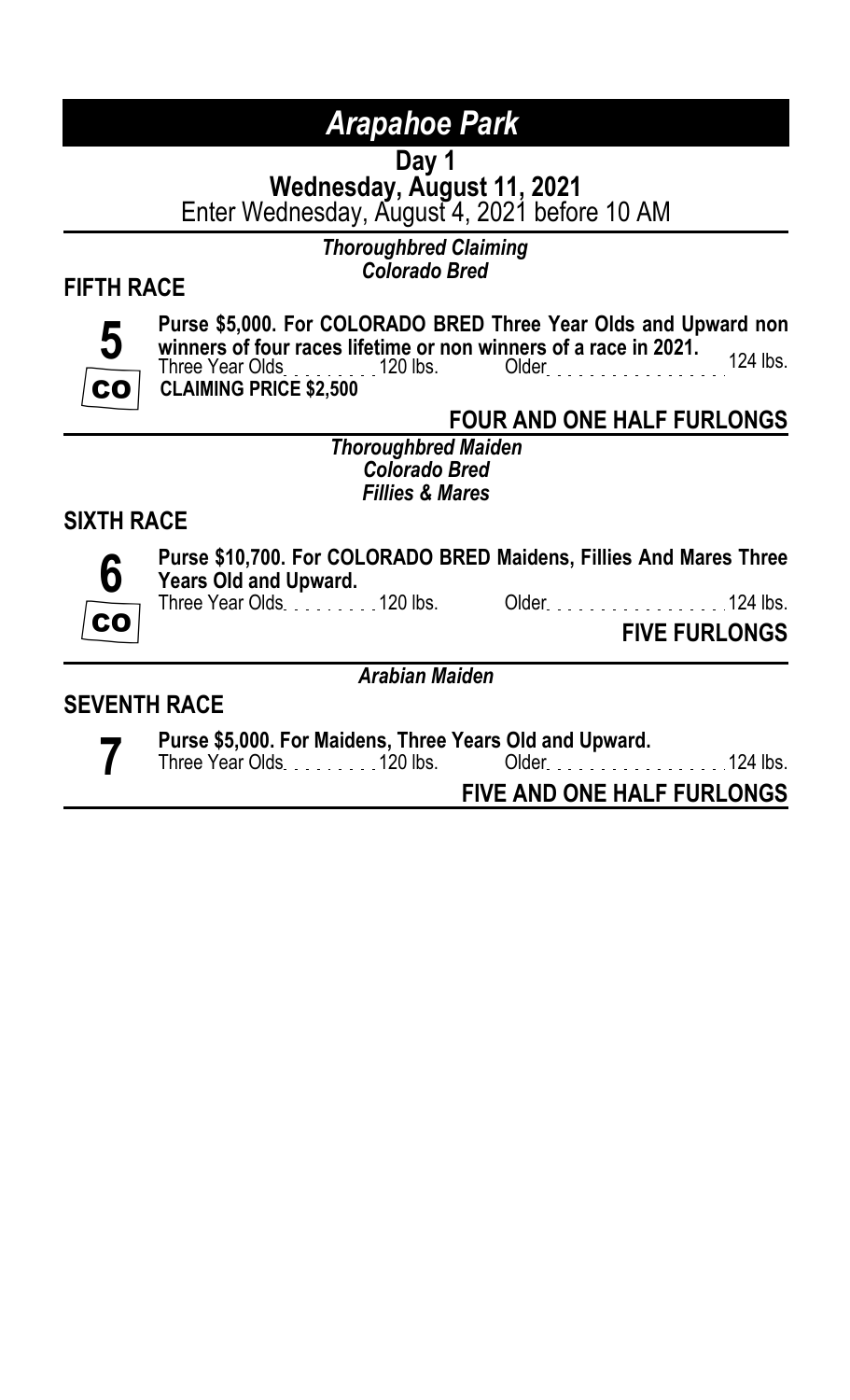**Day 2 Thursday, August 12, 2021** Enter Thursday, August 5, 2021 before 10 AM

### *Cherry Creek Futurity Trials Quarter Horse Trials*

### *Colorado Bred* **FIRST RACE**



### **Purse \$2,700. Colorado Bred two year olds eligible to the trials. THREE HUNDRED AND THIRTY YARDS**

## **Closing Thursday, August 5, 2021**

**The Debutant** Purse \$20,000 Estimated Fillies Three Year Olds Six Furlongs (To be run Saturday, August 14, 2021)

**The Inaugural** Purse \$20,000 Estimated Colts And GeldingsThree Year Olds Six Furlongs (To be run Saturday, August 14, 2021)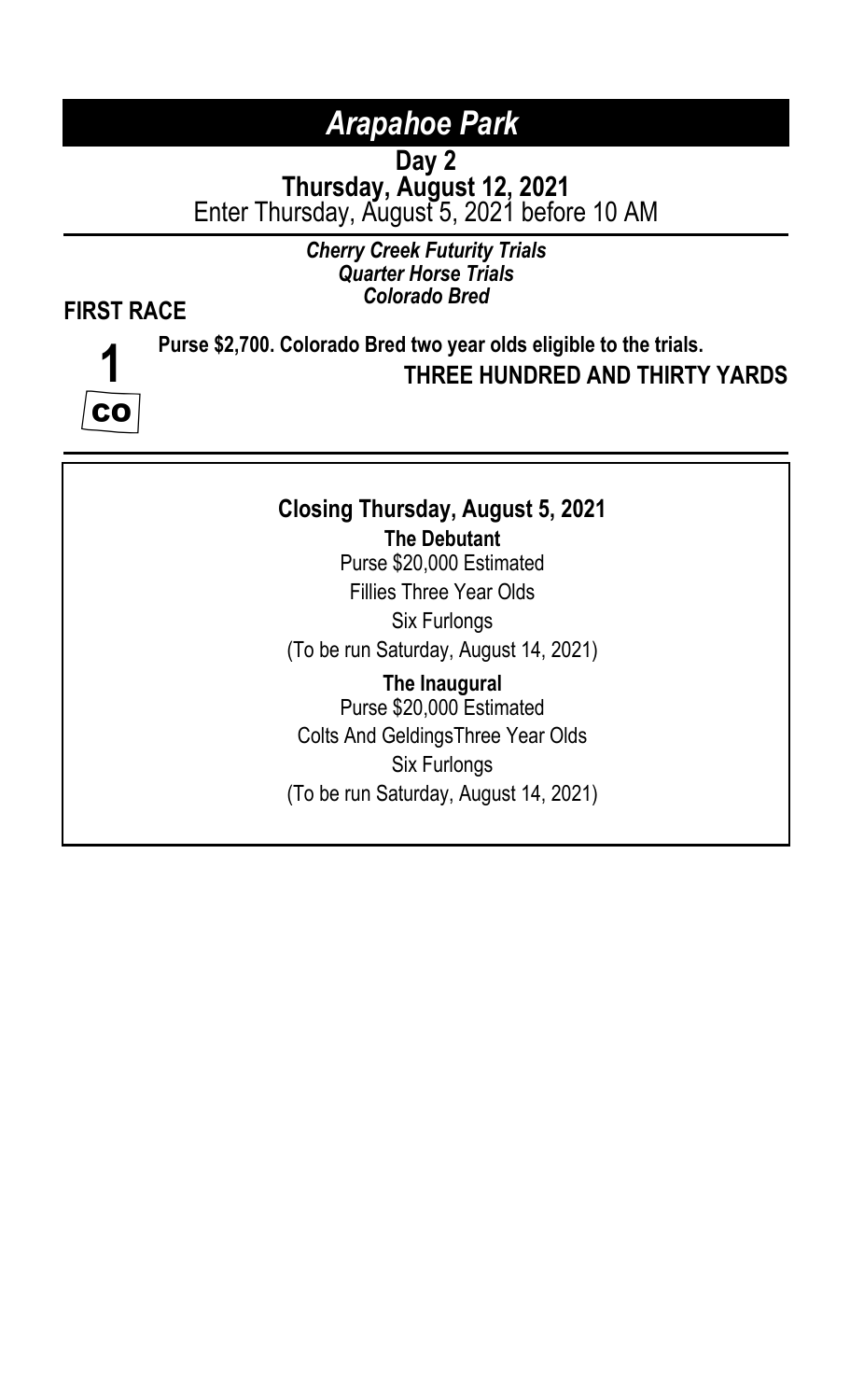**Day 3**<br>**Friday, August 13, 2021**<br>Enter Friday, August 6, 2021 before 10 AM

*Lucille Rowe Derby Trials Quarter Horse Trials Colorado Bred* **FIRST RACE**



### **Purse \$2,700. Colorado Bred three year olds eligible to the trials. THREE HUNDRED AND THIRTY YARDS**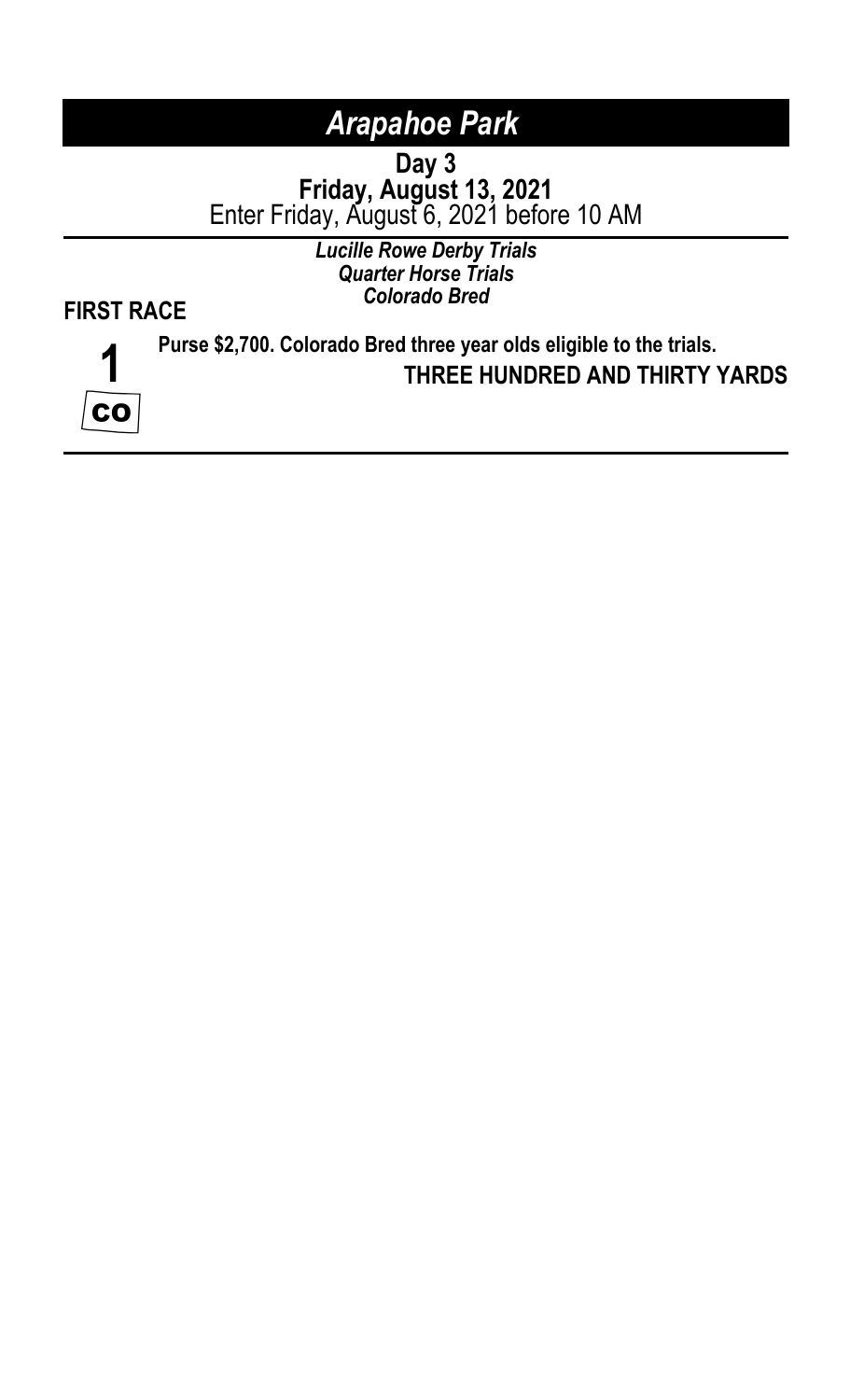**Day 4 Saturday, August 14, 2021** Enter Saturday, August 7, 2021 before 10 AM

### *The Debutant*

*Thoroughbred Stakes* **FIRST RACE**

**1 Purse \$20,000-Estimated. Three year old fillies.** Weight 124 lbs. \$50 to nominate \$200 to run. Nominations close August 5th.<br>Nominations Close Thursday, August 5, 2021

### **SIX FURLONGS**

#### *The Inaugural Thoroughbred Stakes*

### **SECOND RACE**



**2 Purse \$20,000-Estimated. Three year olds colts and geldings.** Weight 124 lbs. \$50 to nominate, \$200 to enter. Nominations close August 5.<br>Nominations Close Thursday, August 5, 2021

**SIX FURLONGS**

*Thoroughbred Claiming Fillies & Mares*

### **THIRD RACE**

**3 Purse \$8,500. For Fillies And Mares Three Years Old and Upward non<br>
<b>3 Winners of a race in 2021.**<br>
Three Year Olds. . . . . . . . . 120 lbs. Older. . . . . . . . . . . . . . . 124 lbs. **winners of a race in 2021.** Three Year Olds. . . . . . . . . 120 lbs. Older. . . . . . . . . . . . . . . . . 124 lbs.<br>**CLAIMING PRICE \$10,000** 

**FIVE FURLONGS**

*Thoroughbred Claiming*

### **FOURTH RACE**

**4 Purse \$6,800. For Three Year Olds and Upward non winners of a race in 2021(races where entered for \$4000 or less not considered).** Older 11.1.1.1.1.1.1.1.124 lbs. **CLAIMING PRICE \$5,000**

**ONE MILE**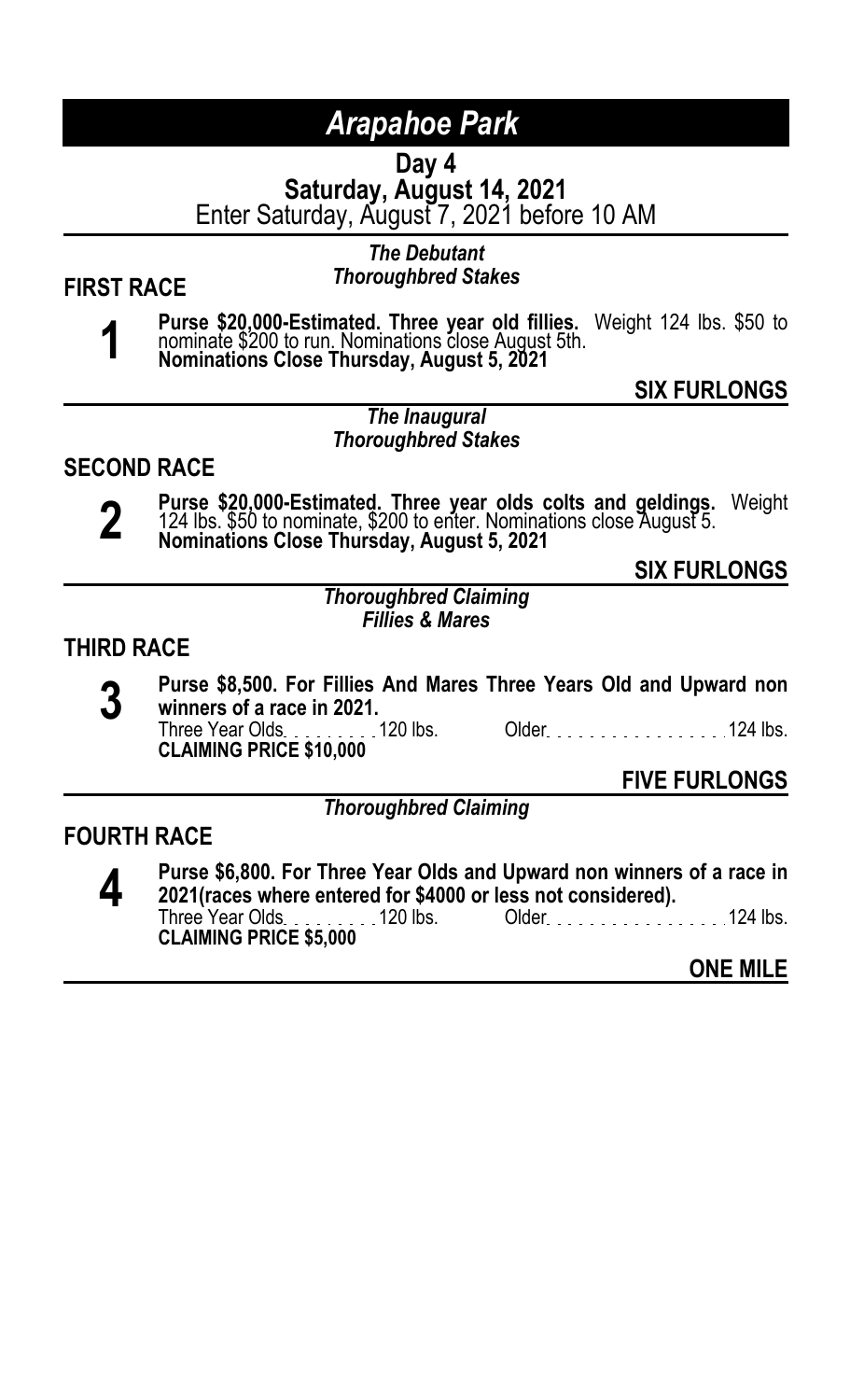**Day 4<br><b>Saturday, August 14, 2021**<br>Enter Saturday, August 7, 2021 before 10 AM

### *Thoroughbred Claiming Colorado Bred*

### *Fillies & Mares* **FIFTH RACE**



**Purse \$4,500. For COLORADO BRED Fillies And Mares Three Years Old and Upward non winners of two races lifetime.**

Three Year Olds. . . . . . . . . 120 lbs. Older. . . . . . . . . . . . . . . . . 124 lbs.<br>**CLAIMING PRICE \$2,500** 

### **FOUR AND ONE HALF FURLONGS**

*Thoroughbred Maiden Colorado Bred*

### **SIXTH RACE**



**Purse \$10,700. For COLORADO BRED Maidens, Three Years Old and Upward.**<br>Three Year Olds. . . . . . . . . 120 lbs.

Older No. 100 lbs. 124 lbs.

**FIVE FURLONGS**

*Arabian Allowance*

#### **SEVENTH RACE**

**7 Purse \$5,500. For Three Year Olds and Upward.** Three Year Olds 120 lbs. Older 124 lbs.

**SIX FURLONGS**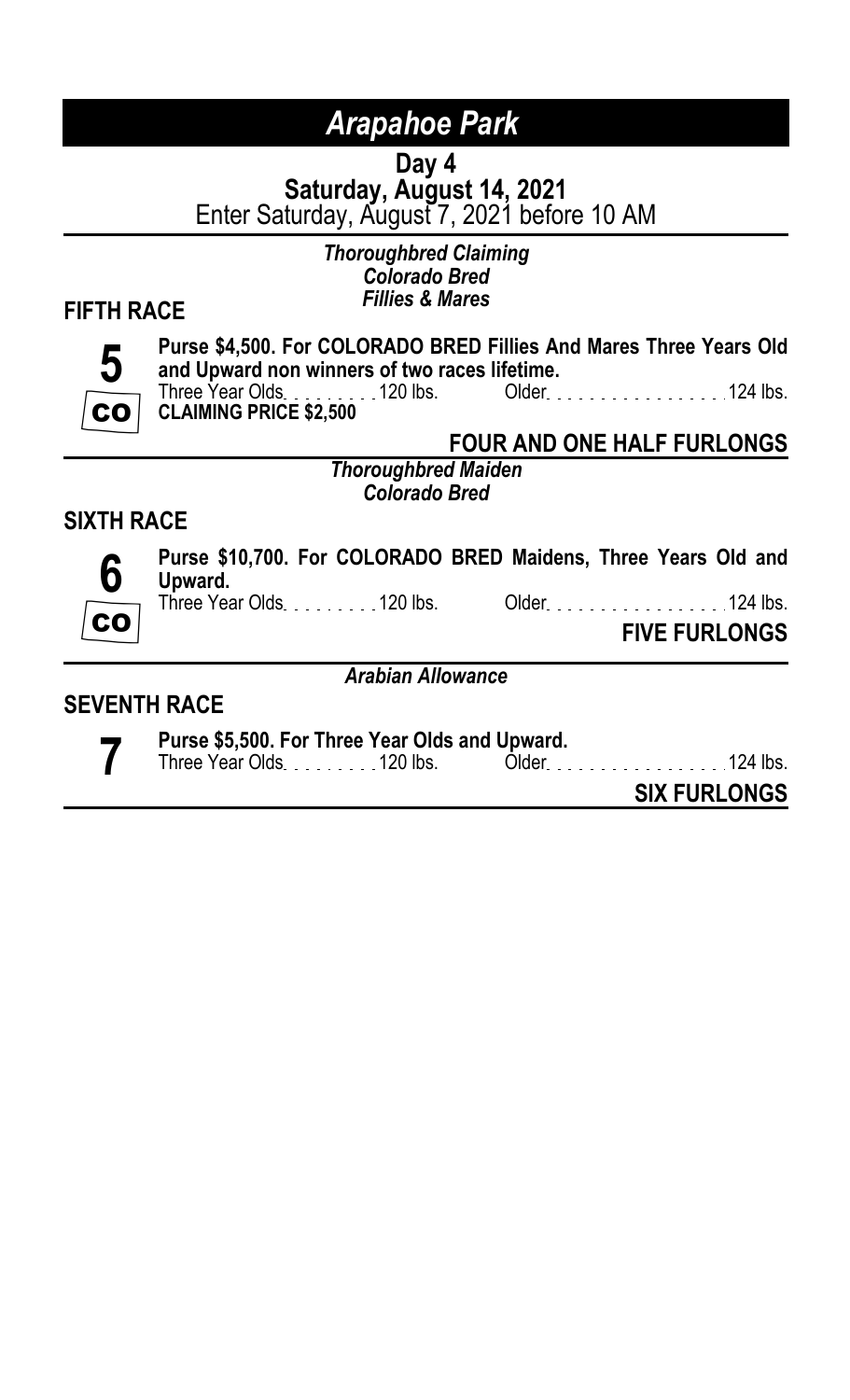**Day 5<br><b>Wednesday, August 18, 2021**<br>Enter Wednesday, August 11, 2021 before 10 AM

## *Thoroughbred Claiming*

### *Colorado Bred* **FIRST RACE**

**1** CO.

### **Purse \$9,000. For COLORADO BRED Three Year Olds and Upward non**

**winners of two races lifetime.**

Three Year Olds  $\cdots$  120 lbs. Older124 lbs.  $\cdots$ 

**CLAIMING PRICE \$10,000 FIVE AND ONE HALF FURLONGS**

*Thoroughbred Claiming Fillies & Mares*

### **SECOND RACE**



**2 Purse \$6,800. For Fillies And Mares Three Years Old and Upward non winners of a race in 2021(races where entered for \$4000 or less not considered).** Three Year Olds. . . . . . . . . 120 lbs. Older. . . . . . . . . . . . . . . . . 124 lbs.

**CLAIMING PRICE \$5,000**

**FIVE FURLONGS**

### **THIRD RACE**

**3 Purse \$9,700. For Maidens, Two Years Old.**

Weight 120 lbs.

**FOUR AND ONE HALF FURLONGS**

*Thoroughbred Maiden Claiming Colorado Bred Fillies & Mares*

*Thoroughbred Maiden*

### **FOURTH RACE**



**Purse \$5,800. For COLORADO BRED Maidens, Fillies And Mares Three Years Old and Upward.**

Three Year Olds. ........120 lbs. Older...................124 lbs.

**CLAIMING PRICE \$5,000**

**FIVE FURLONGS**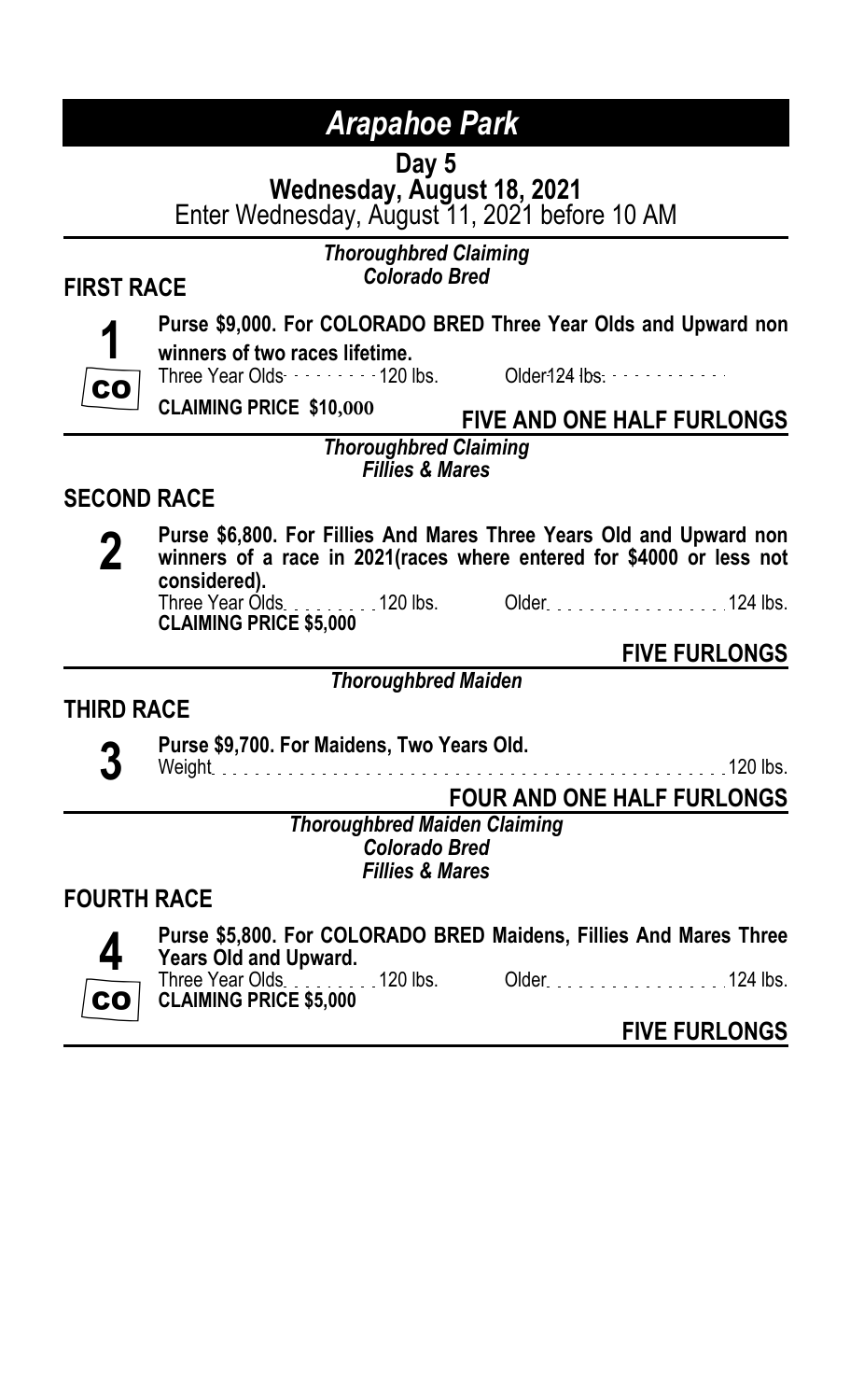**Day 5 Wednesday, August 18, 2021** Enter Wednesday, August 11, 2021 before 10 AM

*Thoroughbred Maiden Claiming* **FIFTH RACE**

**5 Purse \$4,500. For Maidens, Three Years Old and Upward.**<br>Three Year Olds. . . . . . . . . 120 lbs. Older. . . . . . . . . . . . . . . . . 124 lbs.<br>**CLAIMING PRICE \$3,500** 

### **FIVE AND ONE HALF FURLONGS**

#### *Quarter Horse Allowance*

### **SIXTH RACE**



**6 Purse \$9,000. For Three Year Olds and Upward non winners of two races lifetime.**

Older No. 100 . 100 . 124 lbs.

**THREE HUNDRED AND FIFTY YARDS**

*Arabian Allowance Colorado Bred*

### **SEVENTH RACE**



**Purse \$6,000. For COLORADO BRED Three Year Olds and Upward.** Three Year Olds. . . . . . . . 120 lbs.

**SIX FURLONGS**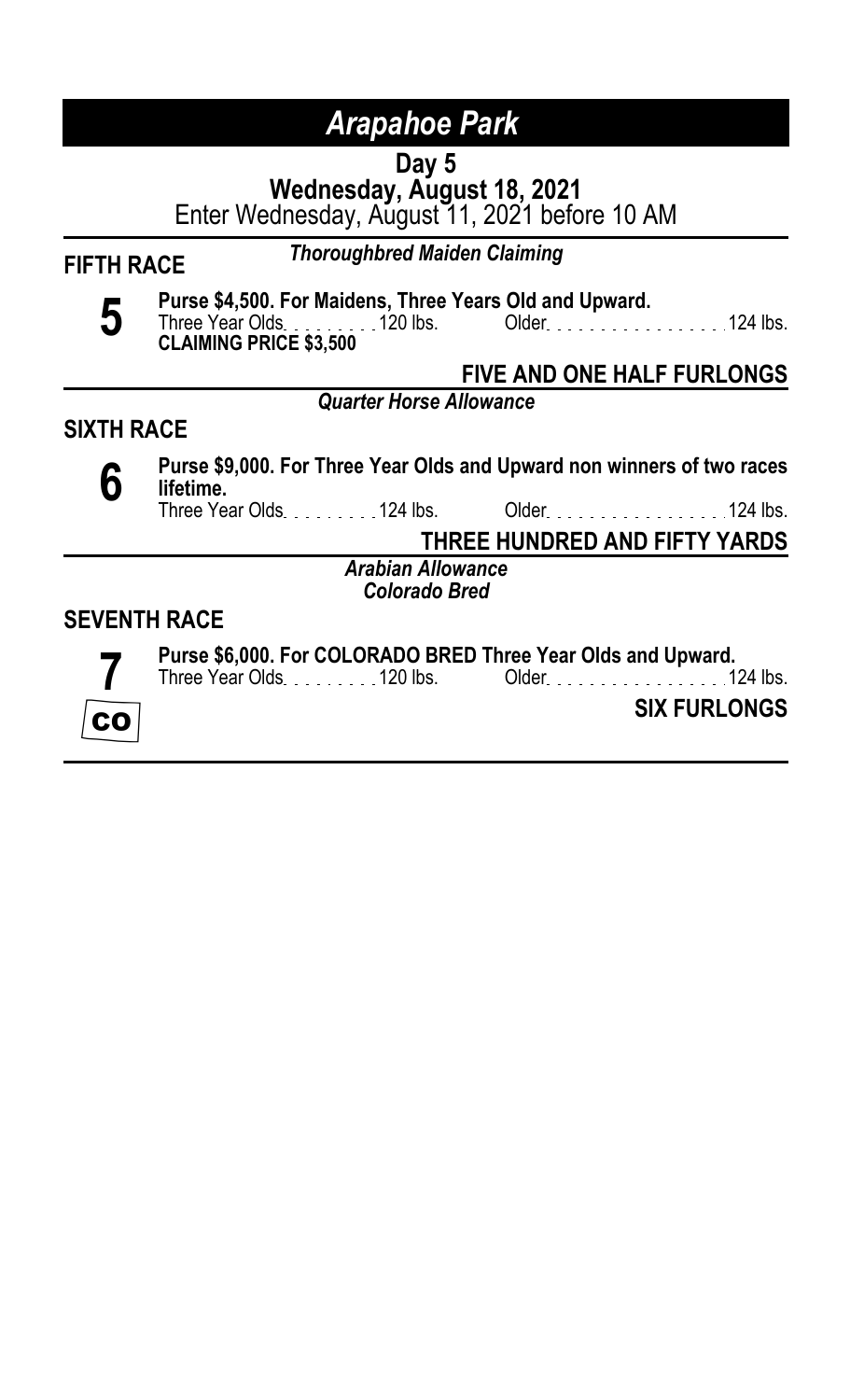**Day 6<br><b>Thursday, August 19, 2021**<br>Enter Thursday, August 12, 2021 before 10 AM

*Thoroughbred Allowance Colorado Bred*

### *Fillies & Mares* **FIRST RACE**

**Purse \$14,500. For COLORADO BRED Fillies And Mares Three Years Old and Upward Non winners of a race in 2021 or non winners of four races lifetime.**

Three Year Olds 120 lbs. Older 124 lbs.

**FIVE AND ONE HALF FURLONGS**

*Thoroughbred Allowance*

### **SECOND RACE**



**2 Purse \$12,500. For Three Year Olds and Upward non winners of three races lifetime.<br>Three Year Olds. . . . . . . . . 120 lbs. Older. . . . . . . . . . . . . . . . 124 lbs. races lifetime.**

Three Year Olds 120 lbs. Older 124 lbs.

**SIX FURLONGS**

*Thoroughbred Claiming Fillies & Mares*

### **THIRD RACE**

**3 Purse \$7,500. For Fillies And Mares Three Years Old and Upward non winners of a race in 2021(races where entered for \$5000 or less not considered).** Three Year Olds 2000. 120 lbs. Older 2000. 124 lbs.

**CLAIMING PRICE \$6,250**

**FIVE AND ONE HALF FURLONGS**

*Thoroughbred Maiden Fillies*

### **FOURTH RACE**

**4 Purse \$9,700. For Maidens, Fillies Two Years Old.**

Weight 120 lbs.

**FOUR AND ONE HALF FURLONGS**

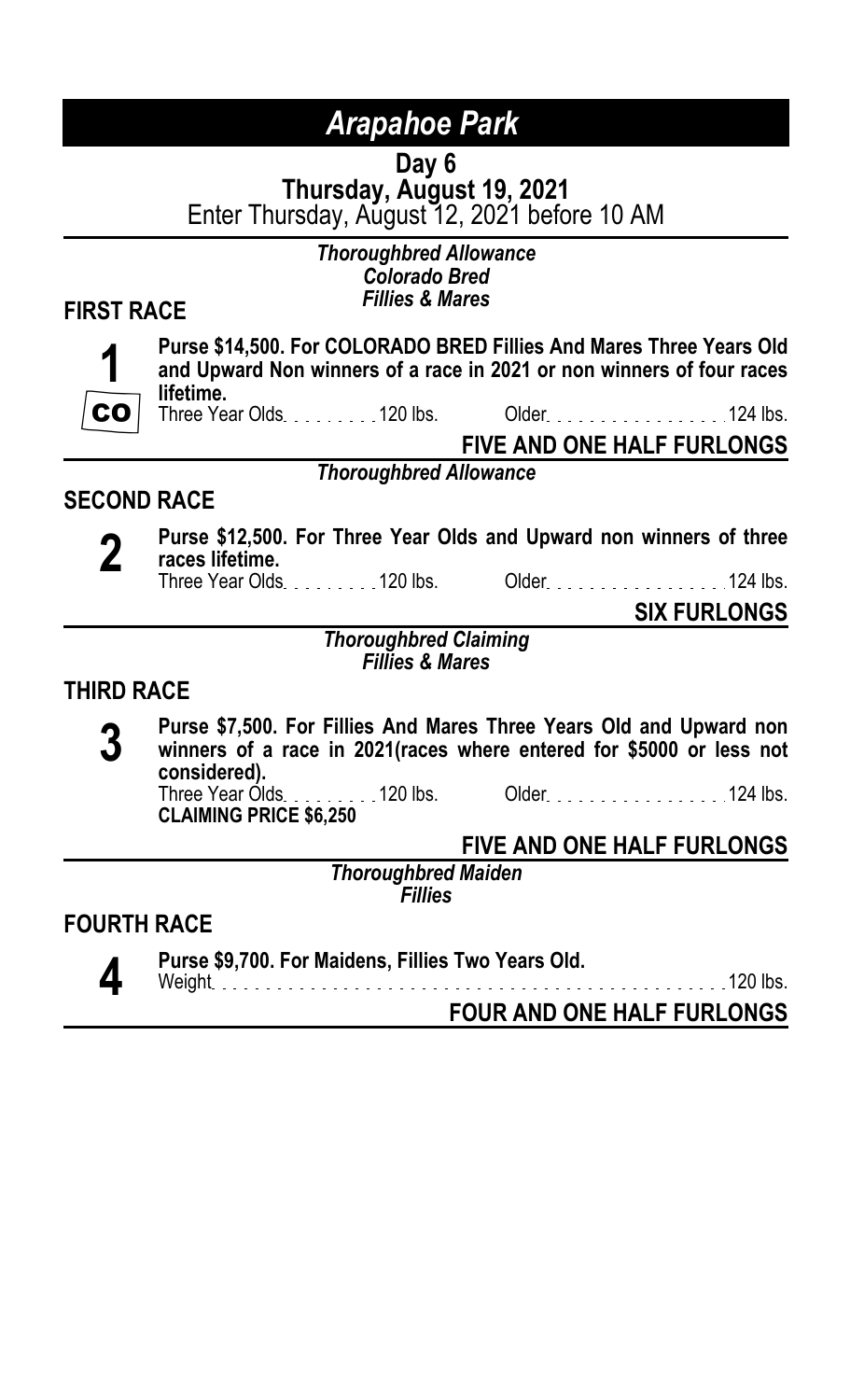**Day 6<br><b>Thursday, August 19, 2021**<br>Enter Thursday, August 12, 2021 before 10 AM

## *Thoroughbred Maiden*

### *Colorado Bred* **FIFTH RACE**



**Purse \$10,700. For COLORADO BRED Maidens, Three Years Old and Upward.**

Three Year Olds. . . . . . . . . 120 lbs. Older . . . . . . . . . . . . . . . . 124 lbs.

**SIX FURLONGS**

#### *Mixed Allowance*

**SIXTH RACE**

**6 Purse \$10,500. For Three Year Olds and Upward.**<br>**6 C** Three Year Olds. . . . . . . . . 124 lbs. 0lder. . . .

Older 124 lbs.

**EIGHT HUNDRED AND SEVENTY YARDS**

*Arabian Allowance*

### **SEVENTH RACE**



**7 Purse \$6,000. For Three Year Olds and Upward non winners of two races<br>
Three Year Olds 120 lbs. Older 124 lbs. 124 lbs. lifetime.**

Older New York 124 lbs.

**SIX FURLONGS**

**Closing Thursday, August 12, 2021 Arapahoe Park Sprint** Purse \$20,000 Estimated Three Year Olds and Upward Five Furlongs (To be run Saturday, August 21, 2021) **Dolls Prodigy(COLORADO BRED)** Purse \$15,000 Estimated Three Year Olds and Upward Three Hundred And Fifty Yards (To be run Saturday, August 21, 2021)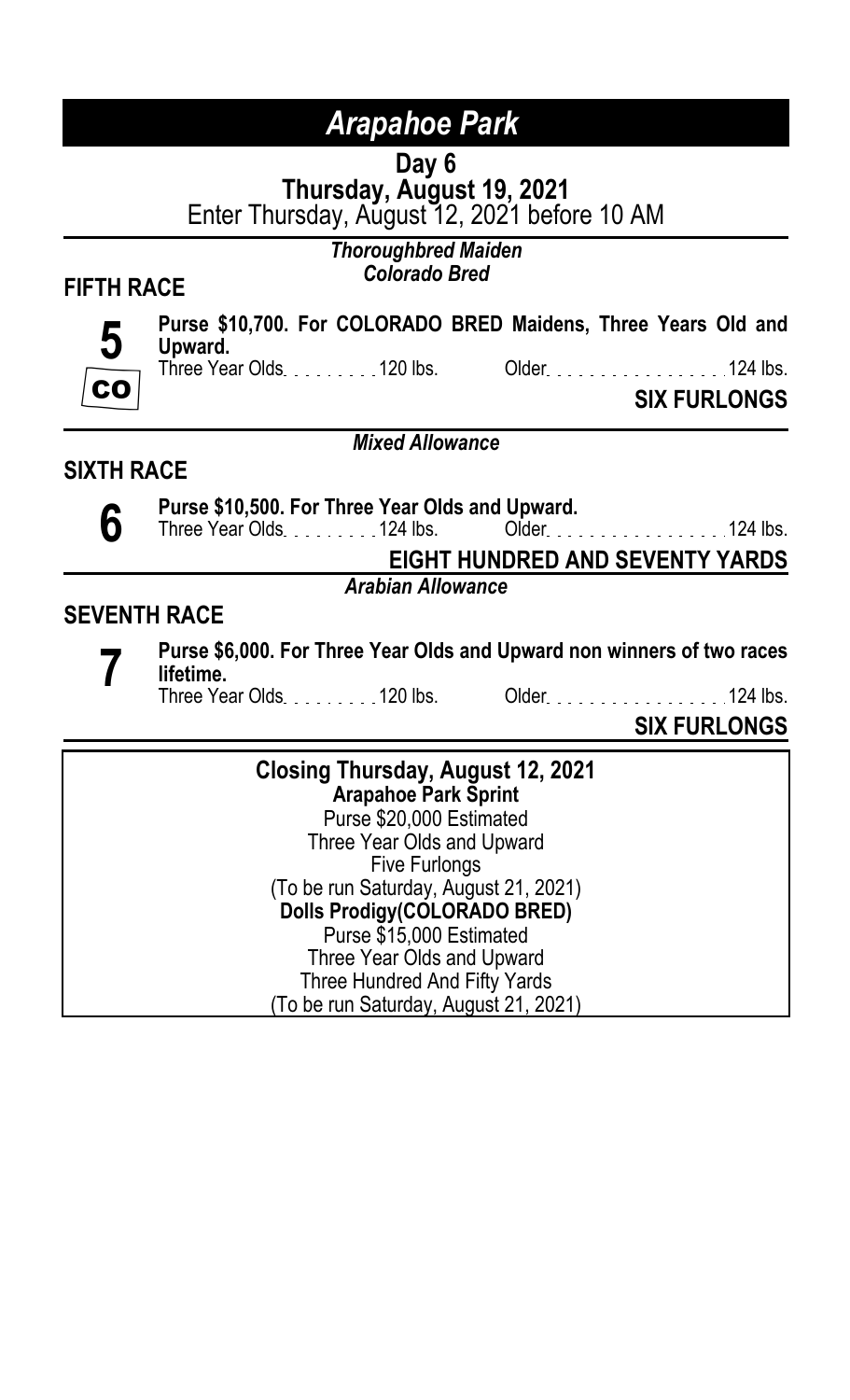**Day 7 Friday, August 20, 2021** Enter Friday, August 13, 2021 before 10 AM

*Thoroughbred Allowance*

*Fillies & Mares*

### **FIRST RACE**

- 
- **1 Purse \$12,100. For Fillies And Mares Three Years Old and Upward non winners of two races lifetime.**
	- Three Year Olds. . . . . . . . 120 lbs.

**FIVE AND ONE HALF FURLONGS**

*Thoroughbred Claiming Colorado Bred Fillies & Mares*

### **SECOND RACE**



**Purse \$7,600. For COLORADO BRED Fillies And Mares Three Years Old and Upward non winners of a race in 2021 or non winners of four races lifetime**

**CLAIMING PRICE \$8,000 SIX FURLONGS**

Three Year Olds<sup>120</sup> 120 lbs. Older 120 lbs. 2124 lbs.

*Thoroughbred Starter Allowance*

### **THIRD RACE**

- **3 Purse \$6,200. For Three Year Olds and Upward which have started for a claiming price of \$3200 or less in 2020-2021.**
	- Older No. 124 lbs.

**FIVE AND ONE HALF FURLONGS**

*Thoroughbred Claiming*

### **FOURTH RACE**



**4 Purse \$5,000. For Three Year Olds and Upward non winners of two races<br>
Three Year Olds. . . . . . . . . 120 lbs. Older. . . . . . . . . . . . . . . . 124 lbs. in 2021.**

Three Year Olds. . . . . . . . . 120 lbs. Older. . . . . . . . . . . . . . . . . 124 lbs.<br>**CLAIMING PRICE \$2,500** 

#### **ONE MILE**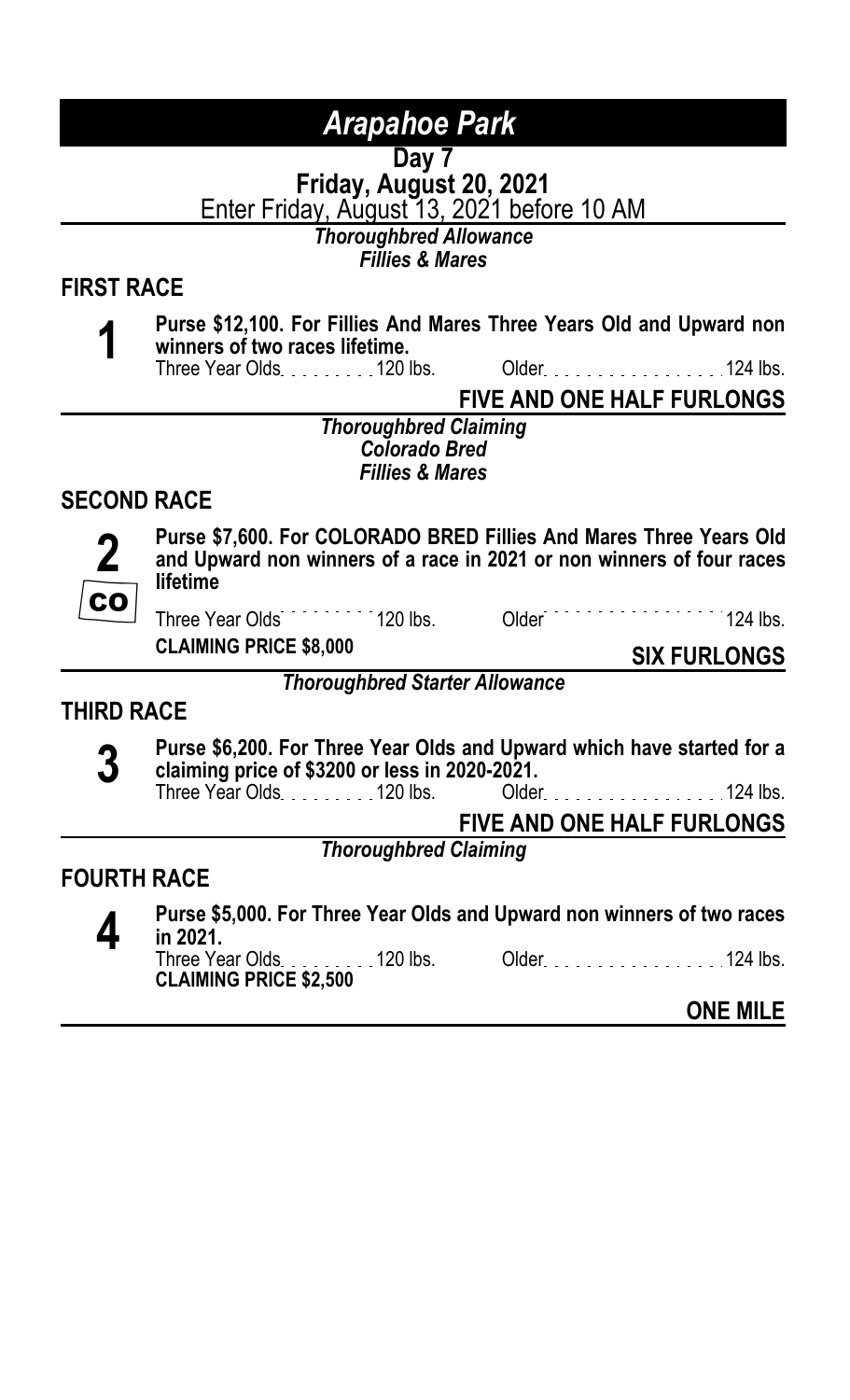**Day 7 Friday, August 20, 2021** Enter Friday, August 13, 2021 before 10 AM

*Thoroughbred Maiden Colorado Bred Fillies*

### **FIFTH RACE**

**5 CO** 

#### **Purse \$10,700. For COLORADO BRED Maidens, Fillies Two Years Old.** Weight 120 lbs.

**FOUR AND ONE HALF FURLONGS**

*Quarter Horse Maiden*

### **SIXTH RACE**

**6 Purse \$6,300. For Maidens, Two Years Old.** Weight 124 lbs.

**THREE HUNDRED YARDS**

### **SEVENTH RACE**

**7 Purse \$6,300. For Maidens, Three Years Old and Upward.** Older 11. . . . . . . . . . . . . . . 124 lbs.

**THREE HUNDRED YARDS**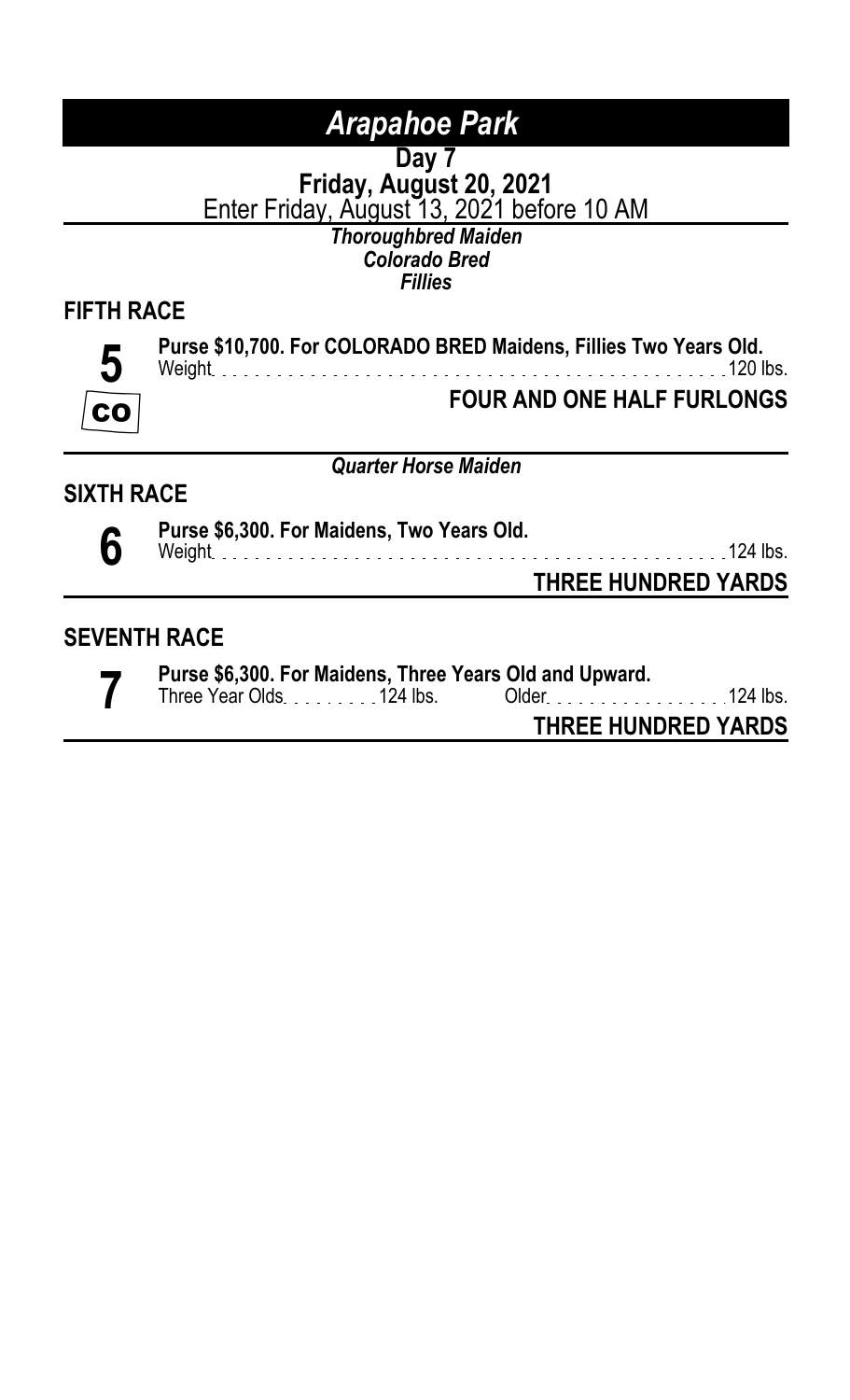**Day 8**

**Saturday, August 21, 2021**

Enter Saturday, August 14, 2021 before 10 AM

### *Arapahoe Park Sprint*

*Thoroughbred Stakes* **FIRST RACE**

**1 Purse \$20,000-Estimated. Three year olds and older.** Weight Three year olds 120 lbs. Older 124 lbs. \$50 to nominate. \$200 to enter. Nominations close August 12.

**Nominations Close Thursday, August 12, 2021**

**FIVE FURLONGS**

*Thoroughbred Allowance*

### **SECOND RACE**

**2 Purse \$12,500. For Two Year Olds.**<br> **2 Weight 120 lbs. Purse 2008 2019 12:00 PM 2008 2019 12:00 PM 2008 2019 12:00 PM 2008 2019 12:00 PM 2008 2019** 

**FIVE AND ONE HALF FURLONGS**

*Thoroughbred Claiming*

### **THIRD RACE**

- 
- **3 Purse \$6,000. For Three Year Olds and Upward.**<br>Three Year Olds. . . . . . . . . 120 lbs. Older . . . . . . . . . . . . . . . . . 124 lbs.<br>**CLAIMING PRICE \$3,500**

**ONE MILE**

*Thoroughbred Claiming Fillies & Mares*

### **FOURTH RACE**

**4 Purse \$5,000. For Fillies And Mares Three Years Old and Upward.**<br>Three Year Olds 120 lbs. Older 124 lbs. CLAIMING PRICE \$2,500. **CLAIMING PRICE \$2,500**

**ONE MILE**